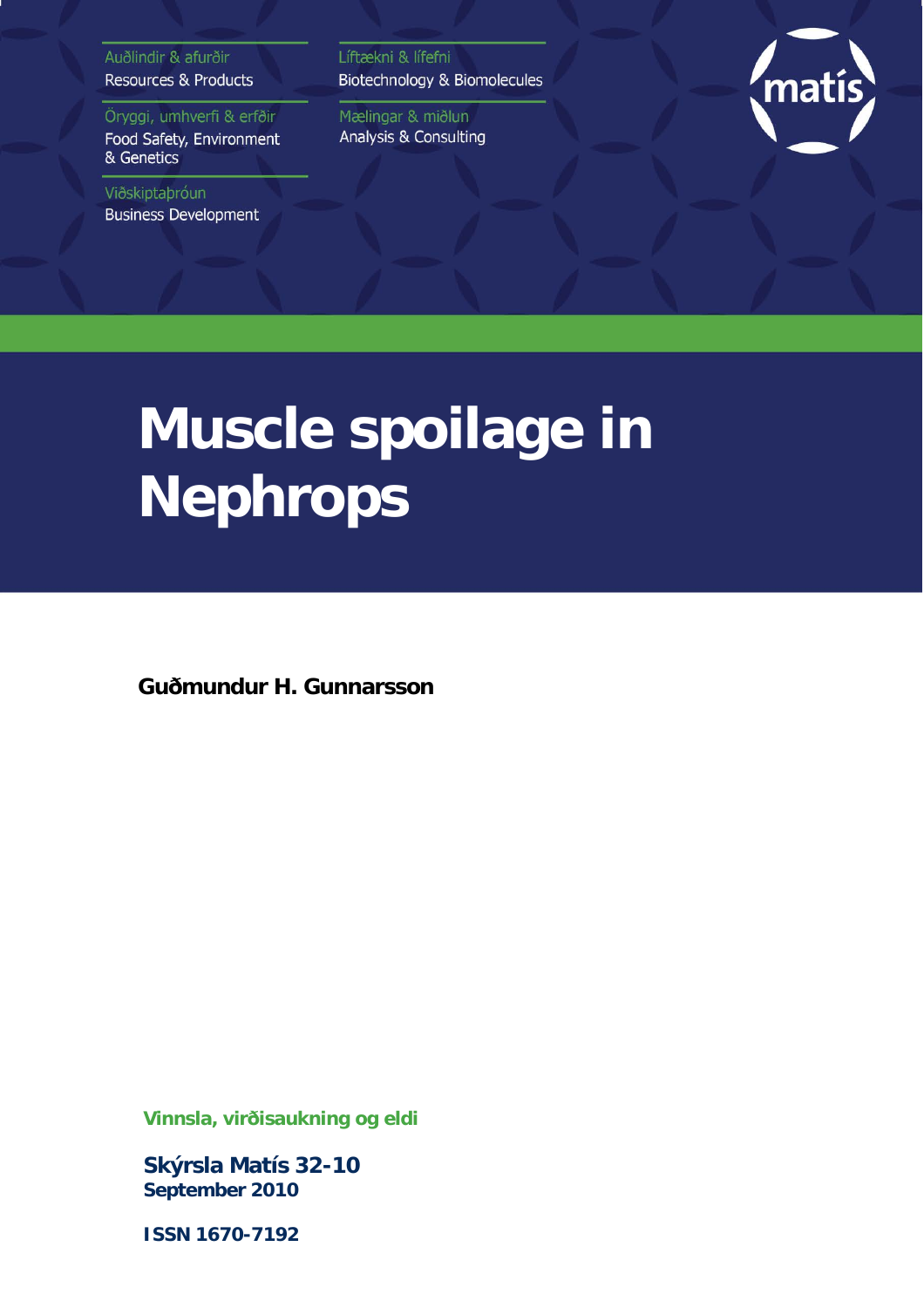# **Skýrsluágrip Matís ohf**<br>Icelandic Food and Biotech R&D

# **Report summary**



| Titill / Title            | Muscle spoilage in Nephrops                                                                                                                                                                                                                                                                                                                                                                                                                                                                                                                                                                                                                                                                                                                                                                                                                                                                                                                                                                                                                                                                                                                                                                                                   |                               |                |
|---------------------------|-------------------------------------------------------------------------------------------------------------------------------------------------------------------------------------------------------------------------------------------------------------------------------------------------------------------------------------------------------------------------------------------------------------------------------------------------------------------------------------------------------------------------------------------------------------------------------------------------------------------------------------------------------------------------------------------------------------------------------------------------------------------------------------------------------------------------------------------------------------------------------------------------------------------------------------------------------------------------------------------------------------------------------------------------------------------------------------------------------------------------------------------------------------------------------------------------------------------------------|-------------------------------|----------------|
| Höfundar / Authors        | Guðmundur H. Gunnarsson                                                                                                                                                                                                                                                                                                                                                                                                                                                                                                                                                                                                                                                                                                                                                                                                                                                                                                                                                                                                                                                                                                                                                                                                       |                               |                |
| Skýrsla / Report no.      | $32 - 10$                                                                                                                                                                                                                                                                                                                                                                                                                                                                                                                                                                                                                                                                                                                                                                                                                                                                                                                                                                                                                                                                                                                                                                                                                     | Útgáfudagur / Date:           | September 2010 |
| Verknr. / project no.     | 1755                                                                                                                                                                                                                                                                                                                                                                                                                                                                                                                                                                                                                                                                                                                                                                                                                                                                                                                                                                                                                                                                                                                                                                                                                          | Skýrslan lokuð til 01.09.2013 |                |
| Styrktaraðilar / funding: | AVS rannsóknasjóður og NORA                                                                                                                                                                                                                                                                                                                                                                                                                                                                                                                                                                                                                                                                                                                                                                                                                                                                                                                                                                                                                                                                                                                                                                                                   |                               |                |
| Ágrip á íslensku:         | Í verkefninu var unnið með humariðnaðinum á Íslandi við að greina orsakir og<br>skilgreina lausnir til að draga úr vöðvadrepi í leturhumri. Slíkt vöðvadrep hafði<br>aukist mjög á síðustu árum án skýrrar ástæðu. Í upphafi var gert ráð fyrir að<br>líkleg ástæða vöðvadrepsins væri Hematodinium sýking í stofninum en slík<br>sýking hefur valdið töluverðum áföllum í skoska leturhumarstofninum. Staðfest<br>var að ekki voru tengsl milli Hematodinium sýkingar og vöðvadreps. Í<br>framhaldinu varð því að breyta áherslum verkefnisins. Með ítarlegum<br>formfræðirannsóknum á leturhumri tókst að tengja vöðvadrepið við ensímvirkni<br>í hepatopancrea leturhumars. Byggt á þeim niðurstöðum var unnin skilgreining<br>lausna til að draga úr tíðni vöðvadrepsins. Með bættri kælingu og meðhöndlun<br>með ensímhindra hefur tekist að draga verulega úr vöðvadrepi í leturhumri.                                                                                                                                                                                                                                                                                                                                  |                               |                |
| Lykilorð á íslensku:      | Humar, vöðvadrep, kæling, gæðastýring, ensím                                                                                                                                                                                                                                                                                                                                                                                                                                                                                                                                                                                                                                                                                                                                                                                                                                                                                                                                                                                                                                                                                                                                                                                  |                               |                |
| Summary in English:       | This project was carried out in close association with the Icelandic Nephrops<br>fishing and processing industry. The aim was to define reasons and propose<br>solutions to reduce the muscle spoilage in Nephrops. Such muscle spoilage had<br>increased significantly during the last few years without any know reason. The<br>original hypothesis of the project was that there might be a correlation between<br>infection of the parasite <i>Hematodininum</i> and muscle spoilage. Such parasitic<br>infection has resulted in lower quality products in the Scottish Nephrops industry<br>for the last decade. In the project it was confirmed that such infection is not the<br>underlying factor for the muscle spoilage. This resulted in change of direction in<br>the project. Based on morphological analysis of Nephrops it was observed that<br>the muscle spoilage was correlated with enzyme activity in the hepatopancrea.<br>Based on this observation it was possible to propose a code of practice to reduce<br>the onset of the muscle spoilage. The code of practice is based on improved<br>chilling and use of enzyme inhibitor during the storage of the Nephrops from<br>catch to frozen product. |                               |                |
| English keywords:         | Nephrops, muscle spoilage, chilling, quality control, enzyme                                                                                                                                                                                                                                                                                                                                                                                                                                                                                                                                                                                                                                                                                                                                                                                                                                                                                                                                                                                                                                                                                                                                                                  |                               |                |

© Copyright Matís ohf / Matis - Food Research, Innovation & Safety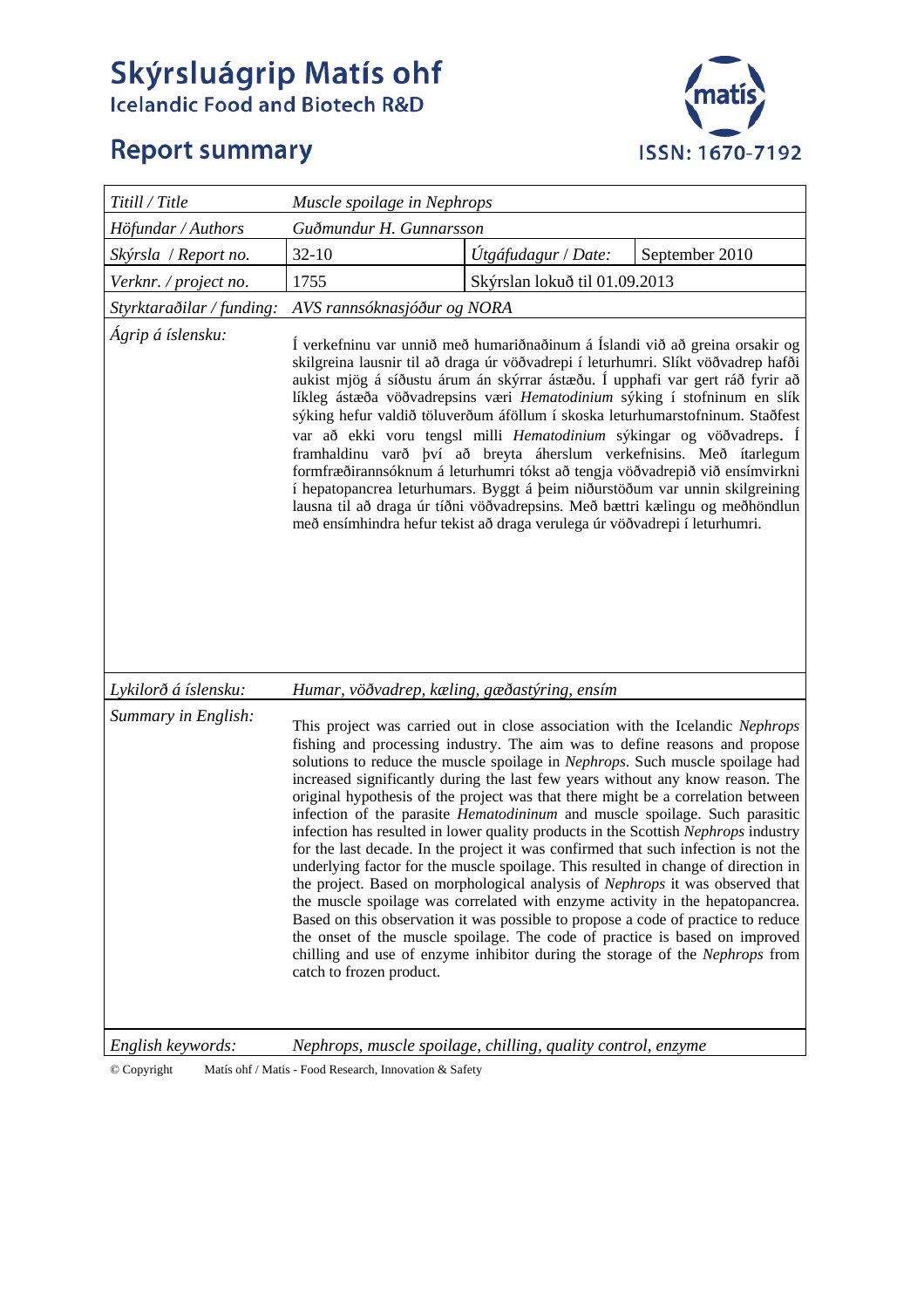## **TABLE OF CONTENTS**

| Defining causes of muscle spoilage (skyrhumar) in the Icelandic Nephrops stocks . 6 |  |
|-------------------------------------------------------------------------------------|--|
|                                                                                     |  |
| Development of standardized semi-quantitative indexing of "skyrhumar"               |  |
| Correlation of prevalence for "skyrhumar" and morphological factors 10              |  |
|                                                                                     |  |
|                                                                                     |  |
| Comparison of prevalence for <i>Hematodinium</i> , IMN or "skyrhumar".  12          |  |
|                                                                                     |  |
|                                                                                     |  |
| Effect of harsh treatment of the carapace on the onset of "skyrhumar".  18          |  |
|                                                                                     |  |
|                                                                                     |  |
|                                                                                     |  |
|                                                                                     |  |
|                                                                                     |  |
|                                                                                     |  |
|                                                                                     |  |
|                                                                                     |  |
|                                                                                     |  |
|                                                                                     |  |
|                                                                                     |  |
|                                                                                     |  |
|                                                                                     |  |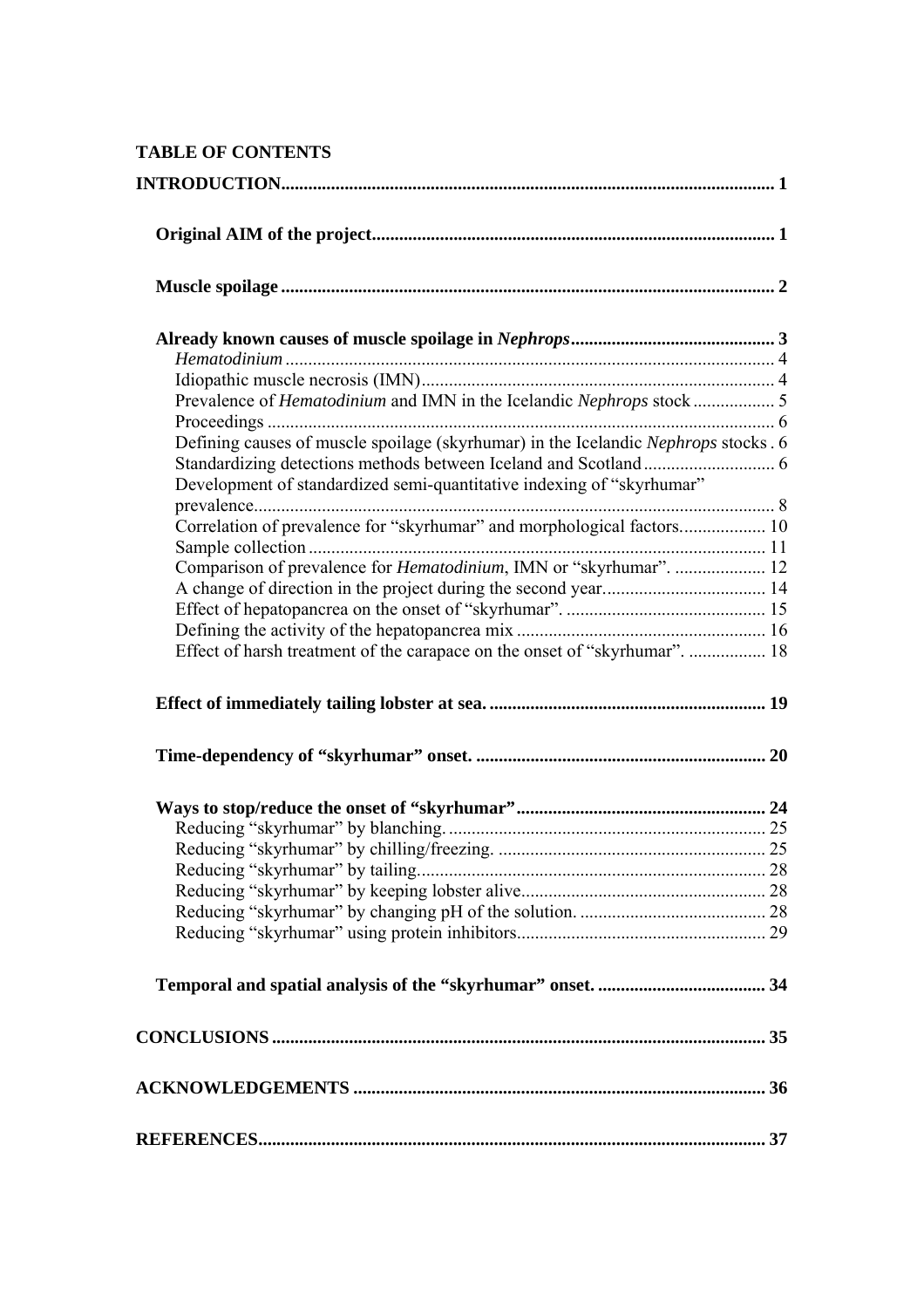#### **INTRODUCTION**

#### **Original AIM of the project**

Muscle spoilage in *Nephrops* has increased dramatically in Icelandic waters since 2006. It is even in some cases observed in the majority of the catch. Muscle spoilage (MS) reduces both taste and texture of *Nephrops.* If no action is taken, the consequences can be the loss of important markets. Biological effects of MS on the stock are still unknown. The main aim of this project was to define what causes MS in *Nephrops*. To achieve this, a multidiscipline group of scientist and stakeholders was formed. It was proposed that MS resulted either from *Hematodinium* infection or stress. Following definitions of the causes of MS, environmental, catching, and processing variables should be analyzed to define how they affect the frequency of MS. Based on those data, a code of practice to reduce the frequency of MN would be proposed, both regarding catching management and fishing process. Further the following aims were specified:

- 1. Defining causes of muscle necrosis (IS: skyrhumar) in the Icelandic *Nephrops* stocks
- 2. Development, validation and implementation of sensitive molecular diagnostic tools for detecting "skyrhumar"
- 3. Prevalence of "skyrhumar" and association with environmental and post-capture factors
- 4. Data analysis and comparison to prevalence in UK
- 5. Proposal of a code of practice for reducing ratio of "skyrhumar" in commercial products
- 6. Final compilations

The decapod crustacean *Nephrops norvegicus* (Norway lobster) is a burrowing clawed lobster with muscular tail. In Iceland, *Nephrops* are found in ten main (separated) areas along the south coast, varying in size and importance to the fishery (7).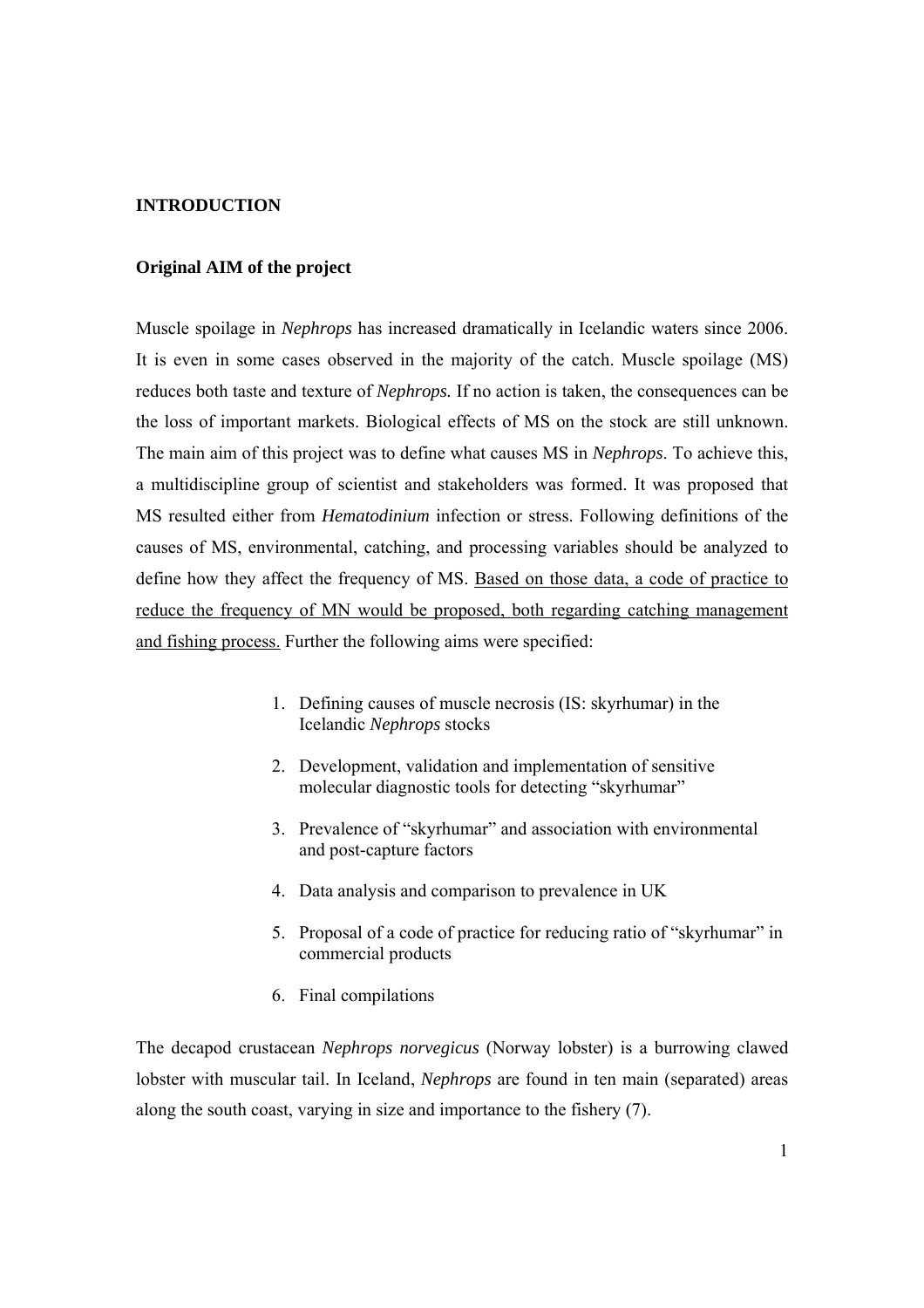The global annual landings of *Nephrops* are in excess of 70.000 tons of which approximately a half is from UK waters (29). For half a century *Nephrops* has been an important commercial fishery product in Iceland with annual landings of about 1500- 2000 tons (1). Although providing only 3% of the global catch, Iceland has a strong market position. This is mainly due to higher percentage of larger *Nephrops* in the Icelandic catch but also to the reputation of high quality products. The export value in 2005 was approximately of 1 million Icelandic kronas (ISK) per ton<sup>1</sup>. All *Nephrops* From Iceland are exported frozen although export of live or fresh lobster to continental Europe results in the first sale price that is often threefold higher. This is especially the case for the largest lobster. It has been reported that up to 14.000 ISK per kilo are paid by continental restaurants for live large *Nephrops* (15).

It is important for the Icelandic lobster industry to be able to provide products of outstanding quality to maintain its strong position at the higher end of the market. The relatively low market volume of the Icelandic *Nephrops* (~ 2%) makes its position at the high end more fragile if the industry offers products of reduced quality, even for a limited time.

#### **Muscle spoilage**

Muscle spoilage in *Nephrops* resulting in e.g. bitter taste and negative texture attributes has been occasionally reported during the years. Such muscle spoilage has been referred to as "skyrhumar" in Icelandic. In 2006, a drastically increase of "skyrhumar" in the catch was observed. In some cases the majority of the catch showed characteristics of muscle spoilage. Stakeholders are very concerned about the situation as it greatly threats the position of Icelandic *Nephrops* at the high end market. It can also quickly affect the quality image of the products that has taken decades to build up in a negative manner.

 $\mathcal{L}_\text{max}$ 

<sup>&</sup>lt;sup>1</sup>Homepage of Statics Iceland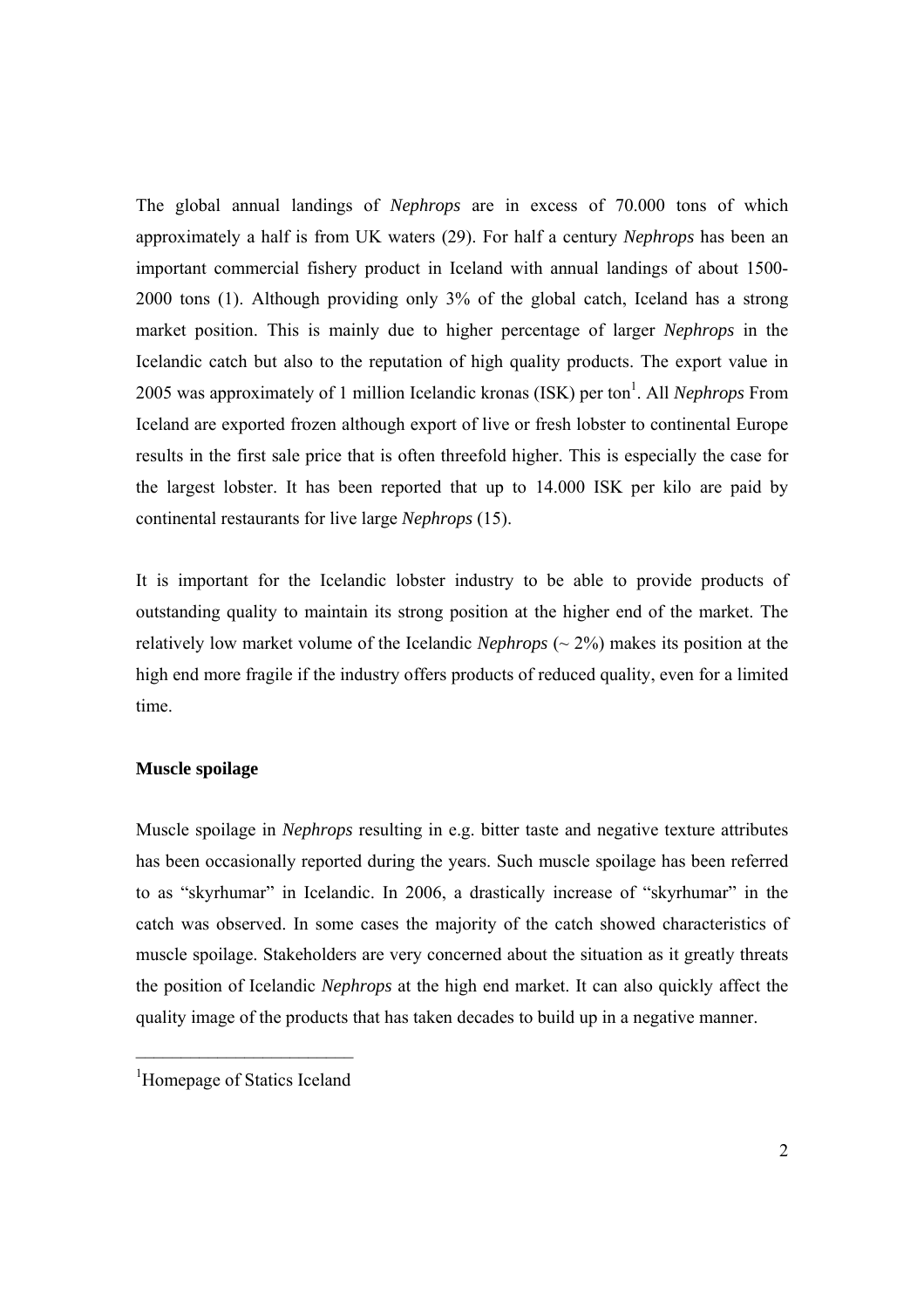No data has systematically been gathered to estimate the frequency and causes of "skyrhumar". Only by defining the underlying factors for "skyrhumar", measurements can be taken to reduce or eliminate its appearance.

It is alarming not knowing what causes the "skyrhumar" in the Icelandic *Nephrops* stock. Epizootic infection with high rate of mortality in the Icelandic scallop stock (*Chlamys islandica*), has e.g. resulted in a collapse in the scallop fishing industry.

The aim of this three year project was therefore to define the causes of "skyrhumar" and to develop a code of practice to reduce the prevalence of skyrhumar in the industry. It should be stated that, although we all agree on the importance of knowing the biological/biophysical reasons for the recent onset of "skyrhumar", there was a strong emphasize of defining methods to "fix" the "skyrhumar" problem for the industry at first.

#### **Already known causes of muscle spoilage in** *Nephrops*

At least two different mechanisms have already been described resulting in muscle spoilage of *Nephrops* :

- parasitic dinoflagellates of the genus *Hematodinium* have damaged commercial stocks of *Nephrops* and other important crustacean.
- idiopathic muscle necrosis (IMN) has also been observed in *Nephrops* from the west coast of Scotland. IMN results in characteristic whitening of the tail muscle within hours of capture with a progression towards complete opacity and onsets of bactermia in days.

In this project the initial hypothesis was that either one or both of those mechanisms were most likely the underlying factors of "skyrhumar".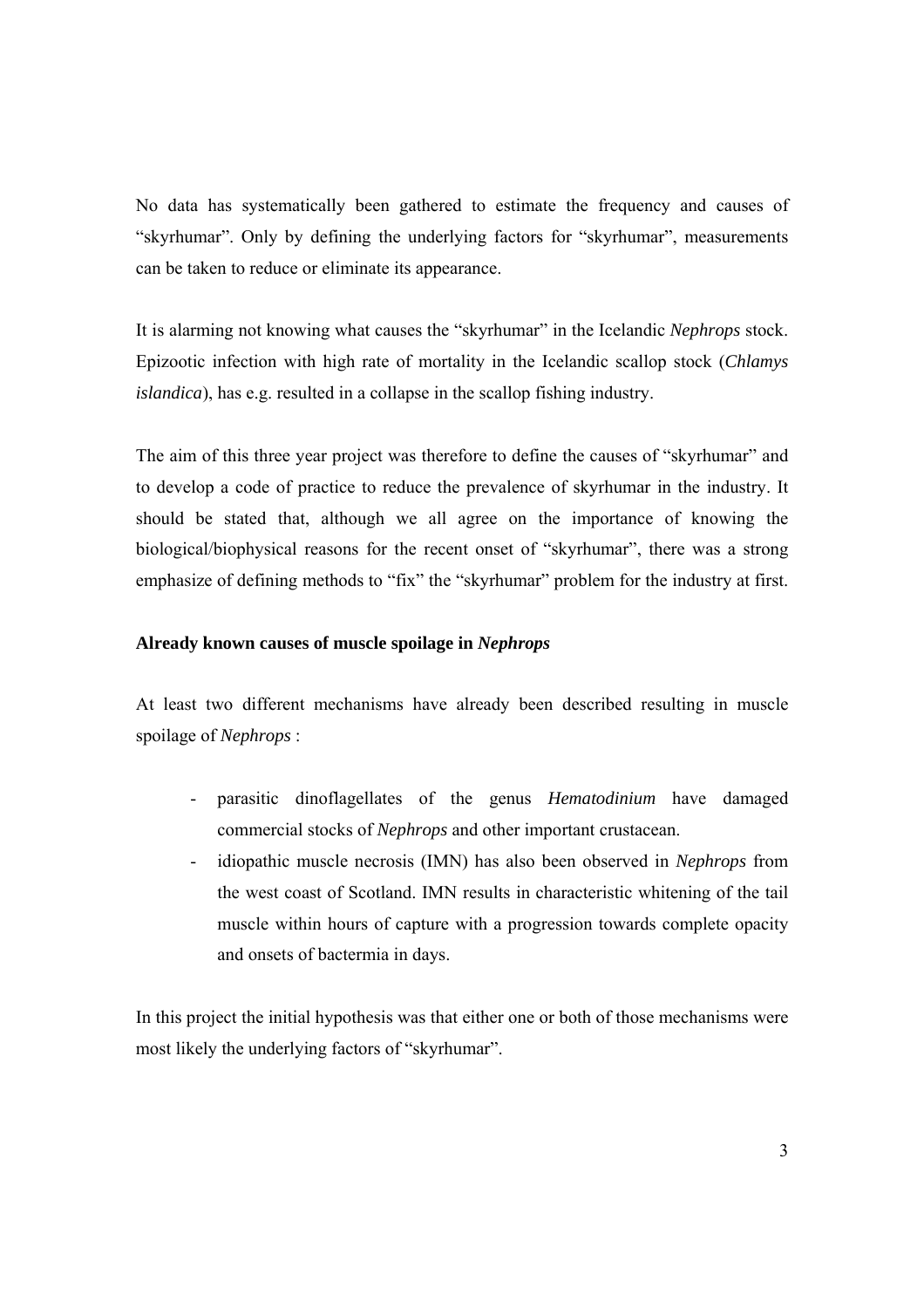#### *Hematodinium*

*Hematodinium* was originally described in 1930 as an infecting agent of Green Shore and Harbour crabs (5). Since then it has been reported to infect various crustaceans often in epizootics manners with adverse effects on commercial utilization. In snow crabs it causes a condition known as bitter crab disease (BCD) that renders them unmarketable due to ruining of flavor and texture (6, 27). *Hematodinium* infection results in the death of the host due to histological breakdown of body tissues and organs, haemocyte degradation and marked changes in physiology and biochemistry. The consequences are both a loss of valuable products and a quality decline when captured at early stage of infection. So far, *Hematodinium* has been reported to infect *Nephrops* in UK and Swedish water only. In Clyde Sea, epizootics with up to 70% prevalence has been reported (8). In the Irish Sea prevalence of up to 35% has been reported (4). In Skagerrak prevalence has been reported up to 22% (28). In all cases the infection is seasonal, peaking twice a year (25). Interestingly, infected *Nephrops* show reduced swimming performance and endurance. In addition, the animals emerge from their burrows for significantly longer periods than usual, exposing them for capture by trawling (24, 26). Therefore it can be proposed that *Hematodinium* epizootics and increased amount of capture could interrelate. Interestingly, the capture in Icelandic waters in 2006 was well above average.

#### **Idiopathic muscle necrosis (IMN)**

Description of IMN is similar in different crustaceans. This pathology is restricted to the abdomen, often with extensive loss of muscle structure. This is followed by an opportunistic bacterial infection that causes further tissue spoilage. In early stages of the condition individual muscle fibers show opacity. In later stages the opacity progresses to muscle fibre bundles and, finally, to the whole abdomen musculature, resulting in death after a few days. The secondary bacteremia that is also often involved, is indicated by a completely white appearance to the abdomen (not simply white streaking), reddening of the pleopods and a distinct off-odor of the muscle. IMN eventually results in the loss of normal functions of the abdomen, preventing normal swimming of the host. In a study of trawled *Nephrops* in the Clyde Sea 8% prevalence of IMN was observed immediately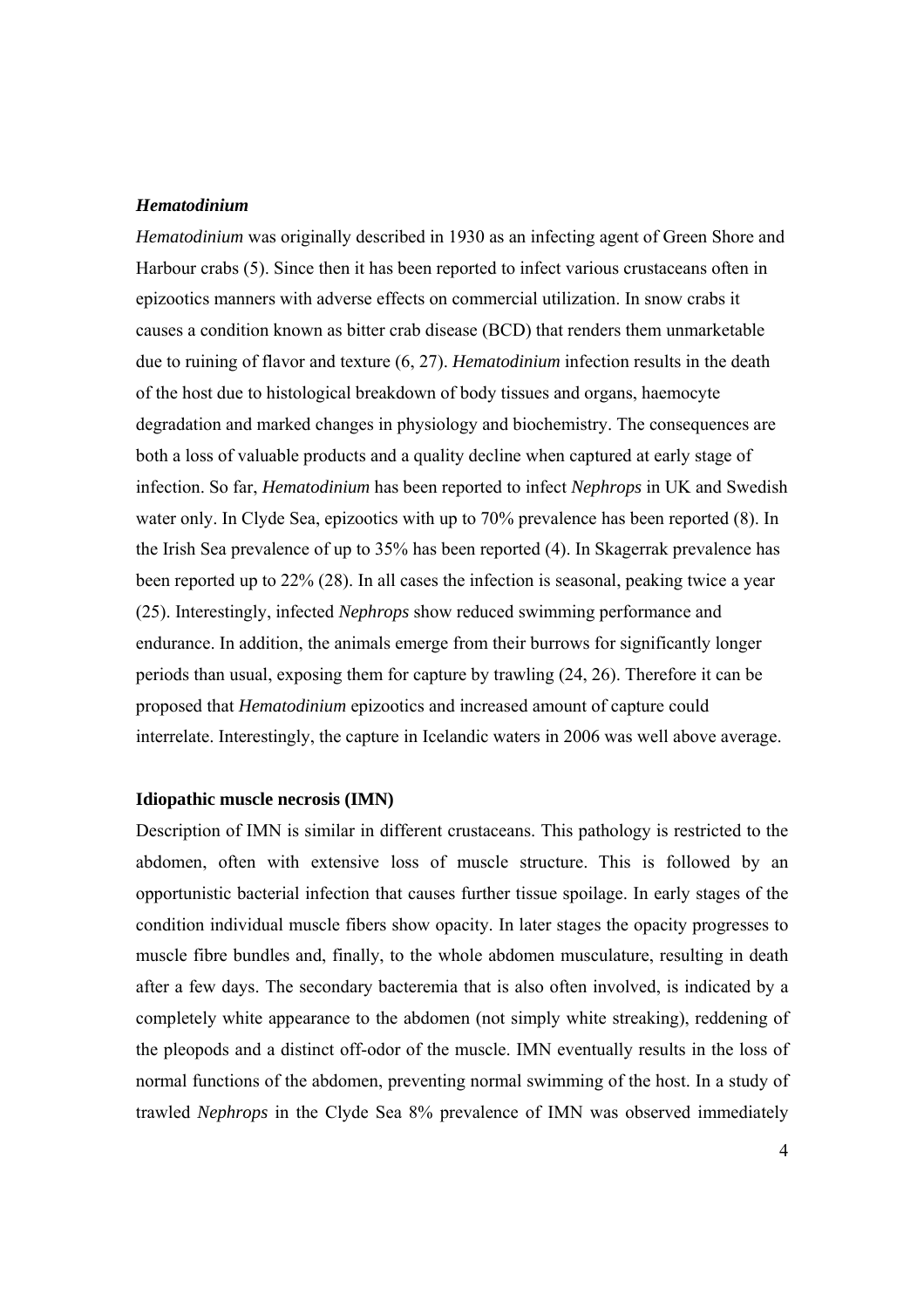after the capture. When re-assessed, four hours later the prevalence had increased to 29%, confirming the rapid onset of IMN.

An important factor for IMN induction in crustaceans appears to be stress. Thus IMN occurs in crustaceans following exposure to stressors such as trawl capture (19, 23), temperature and salinity changes (10), handling, air exposure (30), and starvation (12). If it is possible to define the conditions that prevent the onset of IMN, it would have important consequences for both quality of frozen products and export of living/fresh products.

#### **Prevalence of** *Hematodinium* **and IMN in the Icelandic** *Nephrops* **stock**

No systematic analysis has been carried out to test if "skyrhumar" could result from *Hematodinium* infection and/or IMN. The description of "skyrhumar" muscle spoilage fits, in many ways, to the visual characteristics previously described for identifying both *Hematodinium* infection and IMN. Significant increased frequency of "skyrhumar" in the spring 2006 resembles in many ways the characteristics of epizootic *Hematodinium* infection. The increased catch in trawls in 2006 could also result from reduced mobility of *Nephrops* since both *Hematodinium* and IMN reduce swimming performance of the animal. It is of major importance to define the underlying factors or agents inducing "skyrhumar" in the Icelandic *Nephrops*. When the molecular bases of "skyrhumar" have been defined, measures can be taken to reduce its onset. Further, by understanding the relationship of the prevalence and defined factors of capture (e.g. location, depth, temperature, time of year, and time of trawling) or post-capture handling (e.g. air-, light-, heat-, and chemical exposure), advisory measures for catch management and handling may be defined if significant correlation is obtained.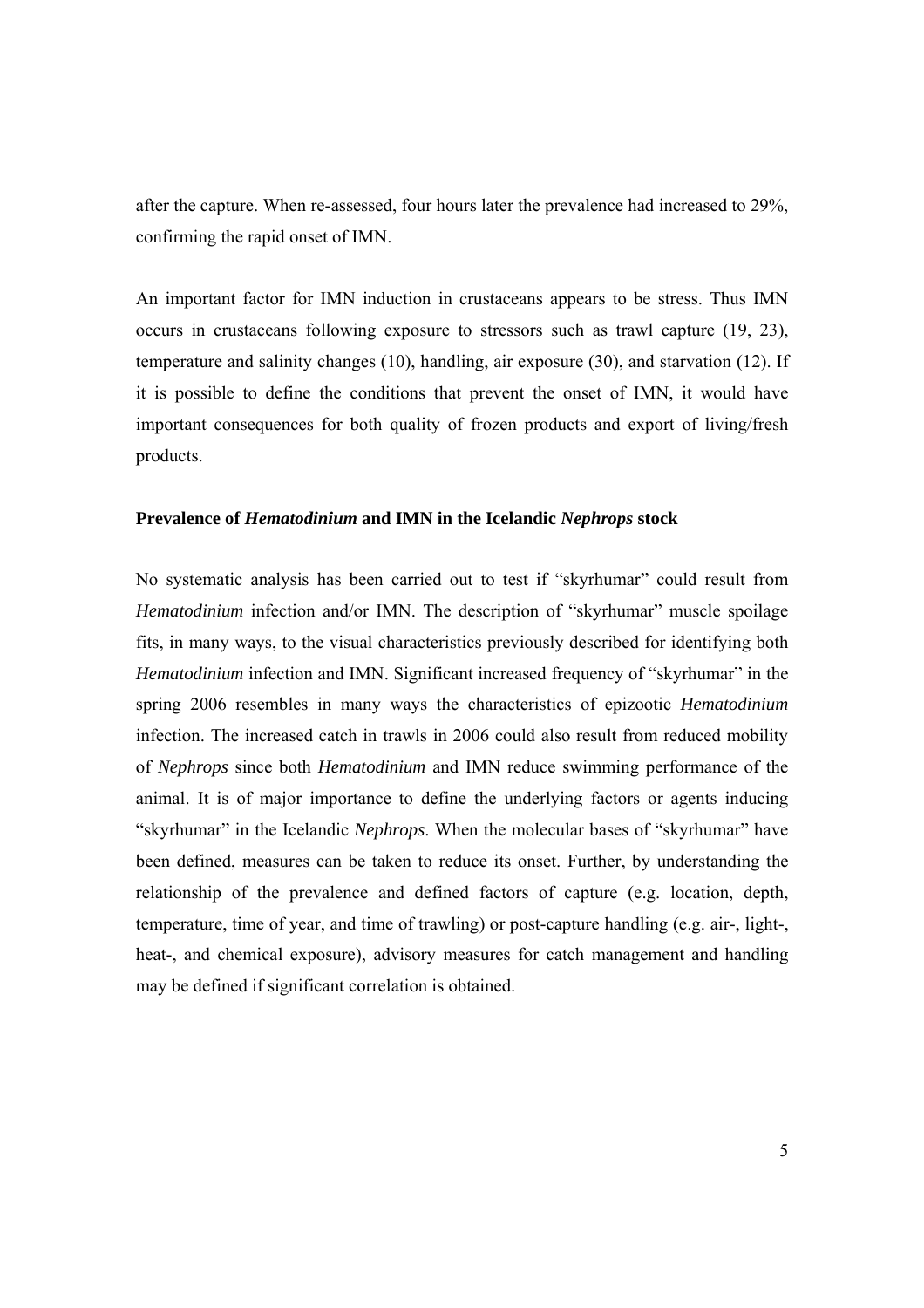#### **PROCEEDINGS**

#### **Defining causes of muscle spoilage (skyrhumar) in the Icelandic** *Nephrops* **stocks**

In the original application, we proposed two possible mechanisms likely to induce the muscle spoilage, i.e. *Hematodinium* infection and Idiopathic Muscle Necrosis (IMN) due to stress. Both conditions were known to affect the consumption quality of the tail meat. Both conditions have been defined in the Scottish *Nephrops* stocks by Dr. Douglas Neil and coworkers (18, 21).

#### **Standardizing detections methods between Iceland and Scotland**

The first part of the project was aimed on defining the causes of muscle necrosis in the Icelandic Nephrops stock. Our study focused on checking for correlation between "skyrhumar" and either *Hematodinium* infection or IMN. To gain full understanding of these two mechanisms of muscle spoilage the project manager visited the University of Glasgow. It resulted in collaboration between Icelandic and Scottish researchers in the field of *Nephrops* biology and genetics. The aim of the visit was to master several techniques developed for analyzing the onset of muscle spoilage due to either *Hematodinium* infection or IMN in the field. These techniques are subjected to objective estimation of the infection. Therefore it was important to learn these techniques from persons already trained to perform it. Furthermore it was necessary to compare the test results of detection performed by the teacher and the student. The following procedures were learned and standardized during the stay at University of Glasgow:

#### **1. Laboratory work:**

- a. Standard blood sampling procedure
- b. PCR analysis of *Hematodinium*
- c. ELISA analysis of *Hematodinium*
- d. Pleopod indexing
- e. Blood smearing analysis
- f. Fixation of tissue samples
- g. Cell culturing of *Hemtodinium*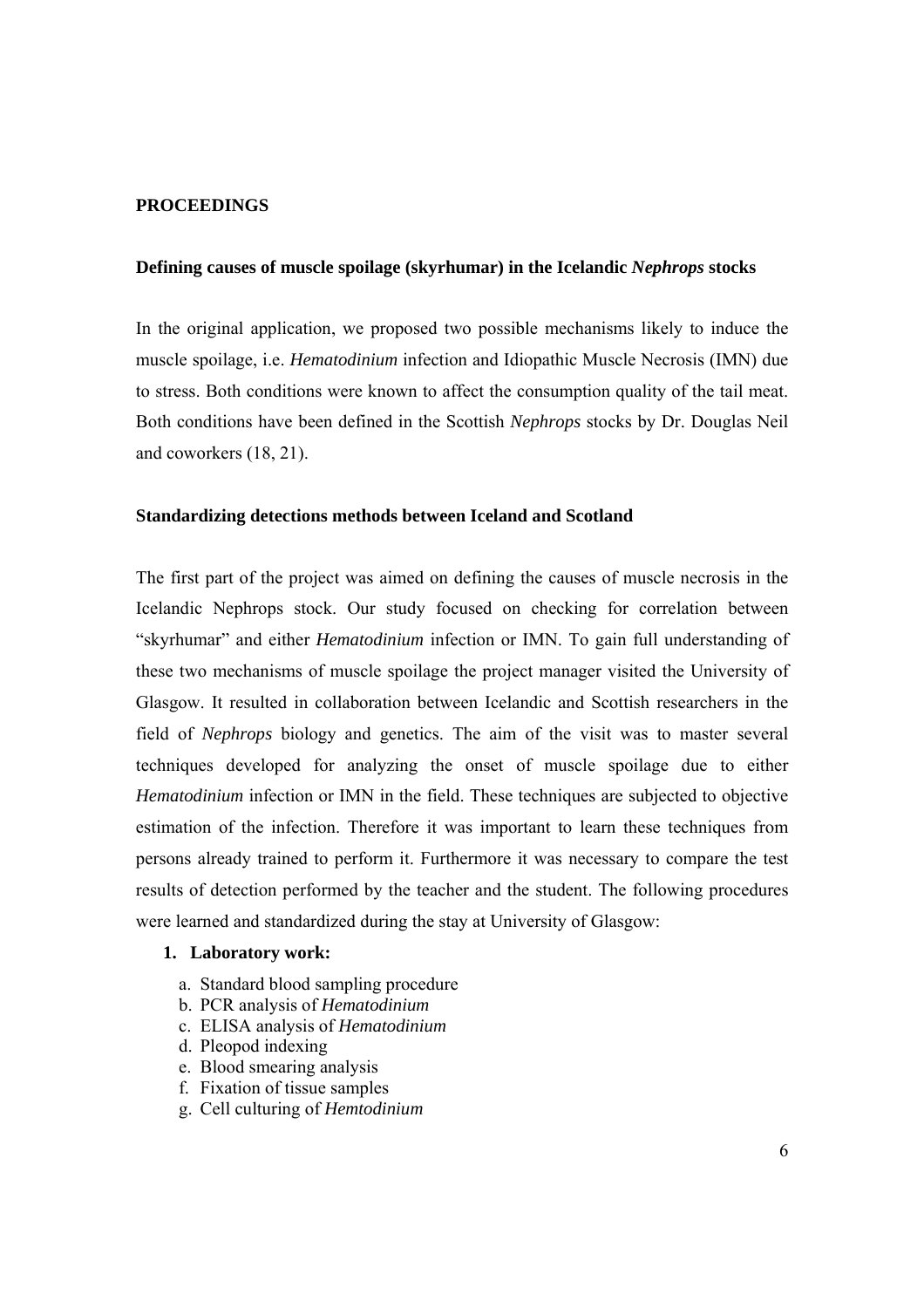#### **2. Anatomical measurements:**

- a. Carpace length
- b. Sex
- c. Molting stage
- d. Gonad indexing

#### **3. In field work:**

- a. On board sampling
- b. Color indexing for *Hemadinium* and IMN
- c. Live transportation to aquarium

A detailed review of the currently ongoing *Nephrops* R&D projects were observed in a day long workshop with Dr. Douglas Neil group and with a visit to Millport Marine Station where we met up with Dr. Jim Atkinsson.



Nick Beavers extracting blood from a Nephrops at the Millport Marine Station in Scotland

During the stay notable differences were observed in the texture of the muscle necrosis in fully cooked lobster meat from heavily *Hematodinium* infected lobster and IMN lobster, compared with what we had already observed in the Icelandic "skyrhumar". Moreover it was clearly noted that the aim of the studies in Glasgow were strongly focused on the biological aspects of the infections instead of more practical aspects for the industry. The issue of "skyrhumar" was discussed with represents of the Scottish industry and according to them a large epizoological-like onsets of muscle spoilage like the one observed in Icelandic waters 2006 have not been reported. The scale of the problem in Iceland was such that one might argue that if similar outbreak would happen in e.g. the Scottish water the industry would definitely note it.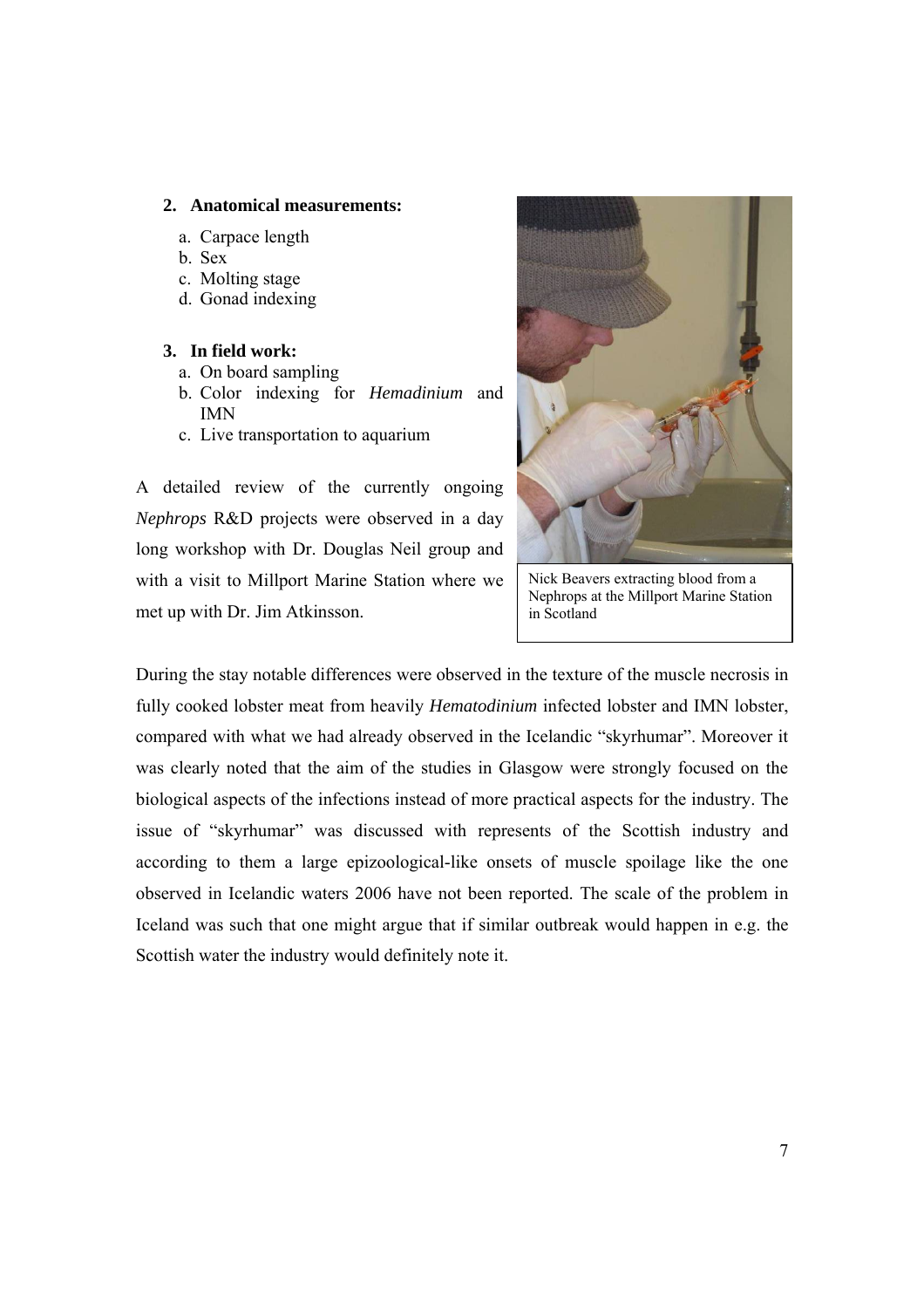### **Development of standardized semi-quantitative indexing of "skyrhumar" prevalence.**

Development of a reliable method for a semi-quantitative indexing of the "skyrhumar" prevalence was of major importance to the project. Further it was of importance to ensure that the method could be applied in difficult settings (e.g. at sea) by non-specialized persons after relatively simple training procedure. In this manner it would be possible to gather data about the prevalence of skyrhumar throughout the Icelandic *Nephrops* industry which is mainly located in Höfn, Vestmannaeyjar and Þorláksshöfn.

Such method could then be used for further developments e.g. molecular diagnostic tools for the detection or for scanning of morphological changes that could be linked to the onset of "skyrhumar".

The following protocol was developed for indexing:

#### **Part A. Preparation**

1. *Nephrops* are randomly collected (no less than 20 individuals).

2. All collected *Nephrops* are tailed.

3. The tails are taken and cut (with scissors) from front end to the back fin resulting in V-shaped tail.

4. Ten tails are put on a plate and cooked at 800W for 4 min in a microwave oven.

5. The tails are allowed to cool for 5 min.

#### **Part B. Indexing**

The tail meat is indexed into four groups given a value ranging from zero to three. The following criteria's were used for each group: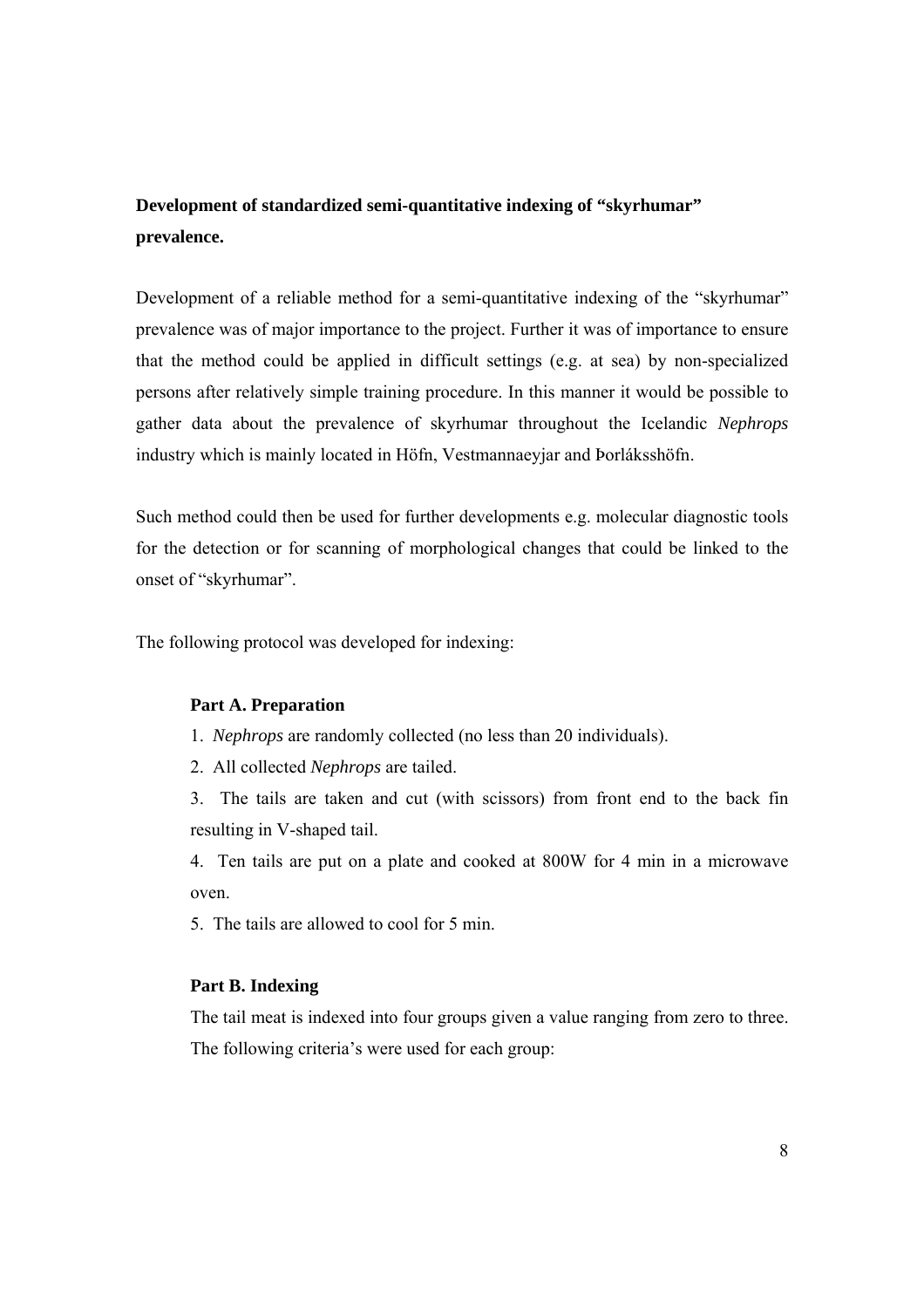**0 = the muscle is firm when touched**. The texture of the muscle is firm. No mushiness at all is detected at the "skyrhumar" hotspots that are typically the front part of the muscle (lying closes to the carapace and therefore to the hepatopancrea) of the animal and around the intestine track lying after the muscle tail.

**1 = some mushiness is observed when touched.** Mushiness is found around the "skyrhumar" hotspots, especially in the front of the muscle and close to the intestine track.

**2 = mushiness is clearly observed.** Mushiness is detected in the overall muscle but the muscle still has some texture.

**3 = the muscle is totally mushy.** In this case all texture is away and it is easy to spread the muscle out with the finger.

Based on this indexing it is possible to calculate the "skyrhumar" index for the group analyzed. The "skyrhumar" index therefore has a range from 0 to 3 were 0 indicates no "skyrhumar", 3 indicates all "skyrhumar" and 1.5 indicate 50% "skyrhumar".

It also permits calculation of % not showing "skyrhumar".

We have used the "skyrhumar" indexing as a main tool in this project. It is easy to setup and the only tools needed are scissors and microwave oven.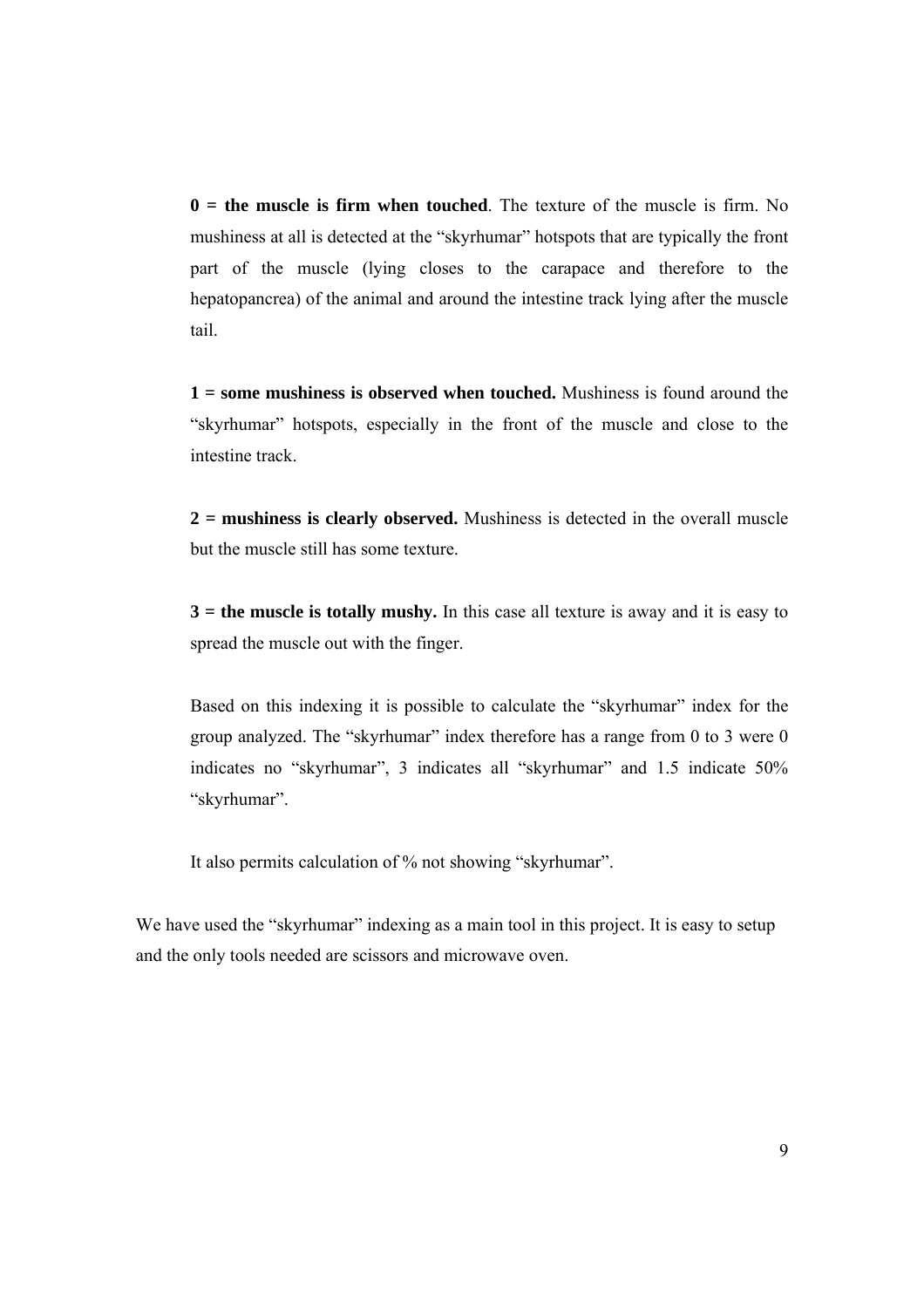#### **Correlation of prevalence for "skyrhumar" and morphological factors.**

A large effort was put on scanning for morphological factors that could be correlated with the presence of "skyrhumar". Of special interest was to find factors that could indicate presence of "skyrhumar" without having to cook the muscle. It was also of importance that such methods could be applied with ease. As the "skyrhumar" indexing is a quite effective way to estimate the prevalence of "skyrhumar" we decided that complex analytical methods such as histopathology of the muscle structure would not be suitable for analyzing the onset. Following aspects were therefore analyzed (**Error! Reference source not found.**):

| <b>Aspect</b>                               | <b>What looked for</b><br><b>Difference</b><br>observed                                            |                 | <b>Conclusion</b>             |
|---------------------------------------------|----------------------------------------------------------------------------------------------------|-----------------|-------------------------------|
| <b>Shell color</b>                          | Color difference                                                                                   | No              |                               |
| <b>Shell pattern</b>                        | Patterns, spots, texture of shell                                                                  | N <sub>0</sub>  |                               |
| <b>Shell thickness</b>                      | Difference in thickness                                                                            | Some indication | Soft lobster                  |
| <b>Pleopod indexing</b>                     | Aggregates, cells, parasites                                                                       | N <sub>0</sub>  |                               |
| <b>Blood smearing</b><br>(microscopy)       | Aggregates, cells, parasites                                                                       | No              |                               |
| <b>Blood</b><br>color/precipitation         | Different clearness, color,<br>precipitation after centrifuge                                      | No              |                               |
| Organ structure                             | Difference in organs, e.g. swollen,<br>color change                                                | Some indication | Hepatopancrea burst           |
| <b>Breakage of the</b><br><b>lobster</b>    | Broken carapace, tail, lack of limps                                                               | Some indication | Carapace<br>broken/squeezed   |
| <b>Indication of bacterial</b><br>infection | E.g. color of pleopods, clearness of<br>blood, smell, curved tail muscle,<br>white spots in muscle | No              |                               |
| <b>Texture of uncooked</b><br>meat          | Stiffness, puncture, smearing,<br>cutting                                                          | No              |                               |
| <b>Color of tail muscle</b>                 | Color (clear, opaque), clean                                                                       | Some indication | Brown liquid on the<br>muscle |
| <b>Vitals Muscle reflex</b>                 | Reflex of live lobster                                                                             | N <sub>0</sub>  |                               |

|  |  |  | Table 1. Aspect analyzed in search for correlation of "skyrhumar" and morphological factors |
|--|--|--|---------------------------------------------------------------------------------------------|
|  |  |  |                                                                                             |

As can been seen in table 1, some indication were found of correlation between morphological factors and "skyrhumar" in four aspects. It should be noted that no aspect showed perfect correlation to skyrhumar. First it seems to be a noticeable higher amount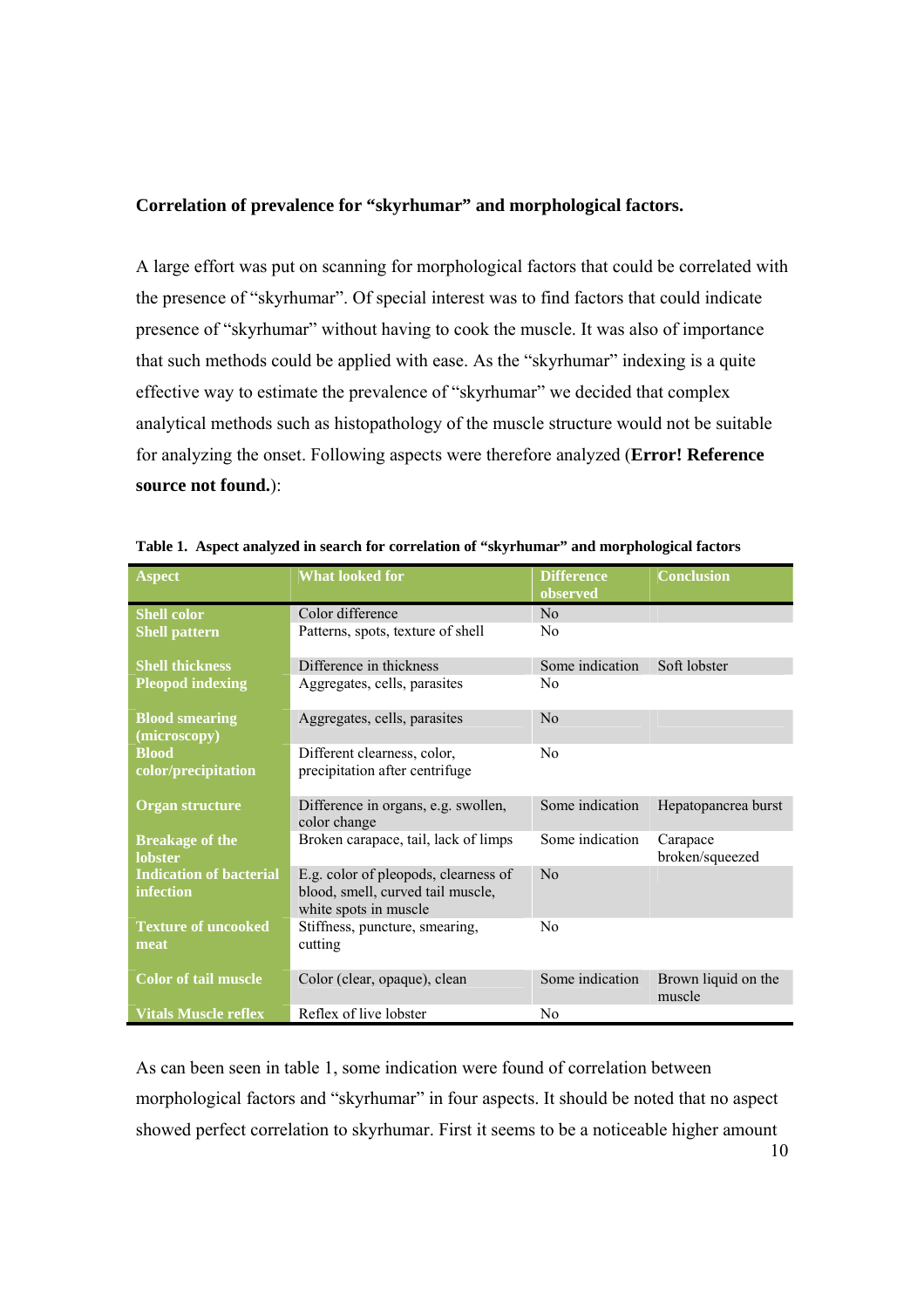of "skyrhumar" in soft-shelled *Nephrops*. Secondly, it seems that a noticeable higher amount of "skyrhumar" in *Nephrops* that have its hepatopancrea burst. Later when the color of the tail was analyzed it was found that if brown liquid was on the muscle it often resulted in "skyrhumar" when boiled. Furthermore increased amount of "skyrhumar" was noted in *Nephrops* with broken or squeezed carapace. The four aspects that connected to "skyrhumar" can all be linked together in an interesting manner. Hepatopancrea is much likelier to burst in soft-shelled Nephrops due to mechanic forces during the fishing and processing. Broken carapace is clearly a major factor for bursted hepatopancrea. Further the brown liquid found on the muscle connected to increased amount of "skyrhumar" was traced to bursten hepatopancrea.

#### **Sample collection**

During the project samples were collected from commercial vessels from both Höfn and Vestmannaeyjar in Iceland. Samples from all defined areas were collected and the prevalence of "skyrhumar" estimated. Samples were collected both onboard (from



**Figure 1. Location of Nephrops fishing areas at Iceland.** 

live individuals) and from processing plants. Moreover a comprehensive spatial sample collection was carried out in May 2007 during the annual *Nephrops* testing of Hafrannsóknastofnun. 2000 samples were extracted from 10 areas (Figure 1). Tissue sample was taken from each individual and both biometrics and environmental variables logged in standardized manner. DNA was extracted from all samples and arrayed in microplate format. This has laid the foundation for the largest DNA and tissue sample library from *Nephrops* that we know of. The aim of the sampling was to be able to do PCR screening of the *Hemotodininum* parasite.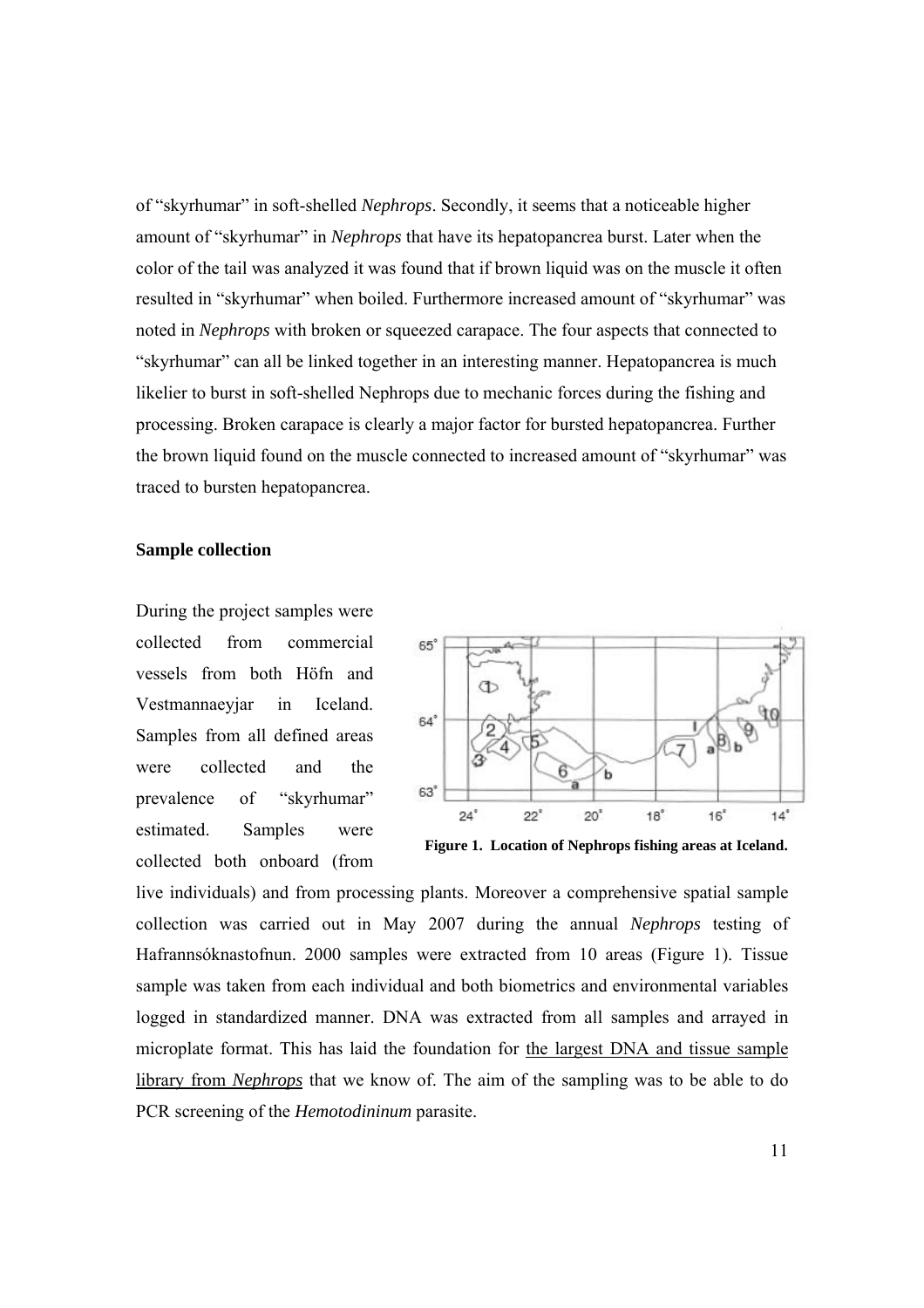#### **Comparison of prevalence for** *Hematodinium***, IMN or "skyrhumar".**



**Figure 2. Pleopod indexing. Showing individual without infection (PINd O) and heavily infected individual (PInd 3)**

Hundreds of samples were screened for *Hemadodinium* infection using Pleopod indexing (Figure 2). High frequency of infection was observed using the indexing or 71%.

Interestingly *Hematodinium* infections judged by Pleopod indexing increased with the size of the *Nephrops*. The average indexing for

*Nephrops* with Carapace length varying from 50 to 60 mm was Pleopod index of 2.78 compared to 1.82 for *Nephrops* with carapace length between 30 to 40 mm. On the other hand frequency of "skyrhumar" showed a slight trend to decrease with increased size of *Nephrops* (Figure 3).



**Figure 3. Relationship between size of Nephrops and Pindex and Skyrhumar onset.**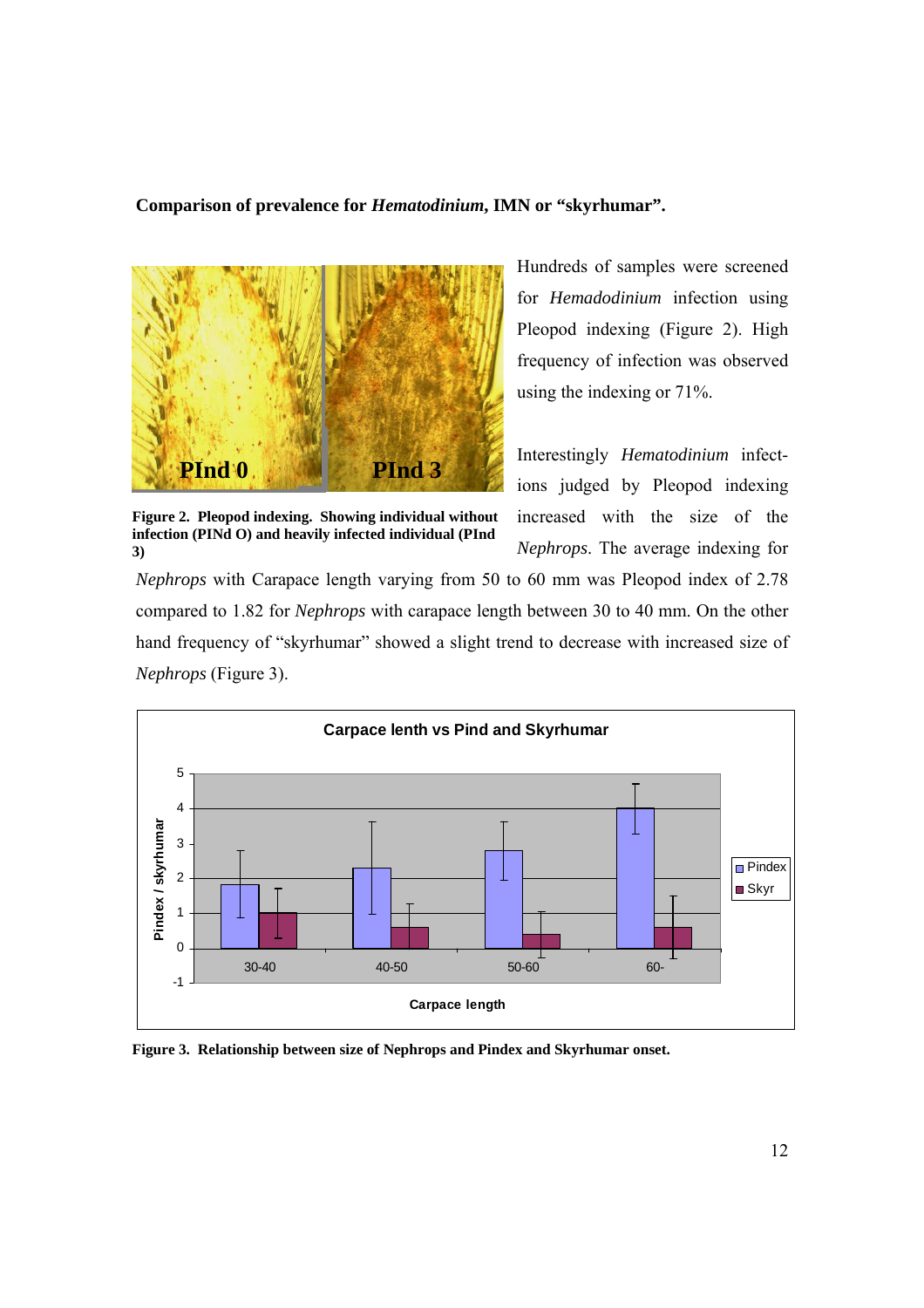No statically significant correlation was found between "skyrhumar" and *Hematodinium* infection based on Pleopod indexing. However this does not exclude the possibility of *Hematodinium* being an underlying factor necessary for onset of "skyrhumar". The pleopod indexing showed a very high frequency of *Hematodinium* infection. However other indicators of heavily infected *Hematotdinium* lobster were not observed. Those include e.g. observation of the parasite in the blood collected from the lobster, cuticle discolouration, and visible aggregates between the membrane and the muscle tissue in the tail muscle. It was therefore decided to do both ELISA screening of blood samples and PCR screening of extracted DNA samples to analyze the prevalence of *Hematodinium* infection and its correlation with "skyrhumar".

To achieve this, a PhD student at the University of Glasgow, Nick Beevers, stayed in Iceland during the summer 2008 to assist in setting up both ELISA and PCR scanning methods at Matis R&D laboratory. Those methods are now available at the laboratory and can be applied when needed. He also collected his own samples at sea to ensure the same protocols were used as in Scotland. After standardizing the methods in the Icelandic laboratory with positive and negative samples from Scottish *Nephrops*, 200 samples collected in September 2008 were analyzed with ELISA and PCR methods. The observed prevalence of *Hematodinium* infection using ELISA was 1% and isolates from these two lobsters were cultured at Glasgow University. Interestingly all DNA samples resulted in absence of *Hematodinium*. However, positive controls (DNA from infected Scottish Nephrops) gave a strong and clean PCR signal. A special emphasis was put on PCR amplifying the samples which resulted in strong and clean positive signal with the ELISA measurement. Amplification from those samples using PCR was not achieved but culturing of the parasite *in-vitro* allowed for PCR amplification and analysis of the ITS1 region of the ribosomal DNA. Analysis showed the genotype to be the same as that infecting Scottish *Nephrops*. Because of the virulence of the Scottish genotype and its high prevalence around the West of Scotland, important questions arise as to how the parasite is maintained at such a low level in Iceland. Also, the use of PCR on haemolymph from crustaceans is questioned as quality DNA was not amplified, despite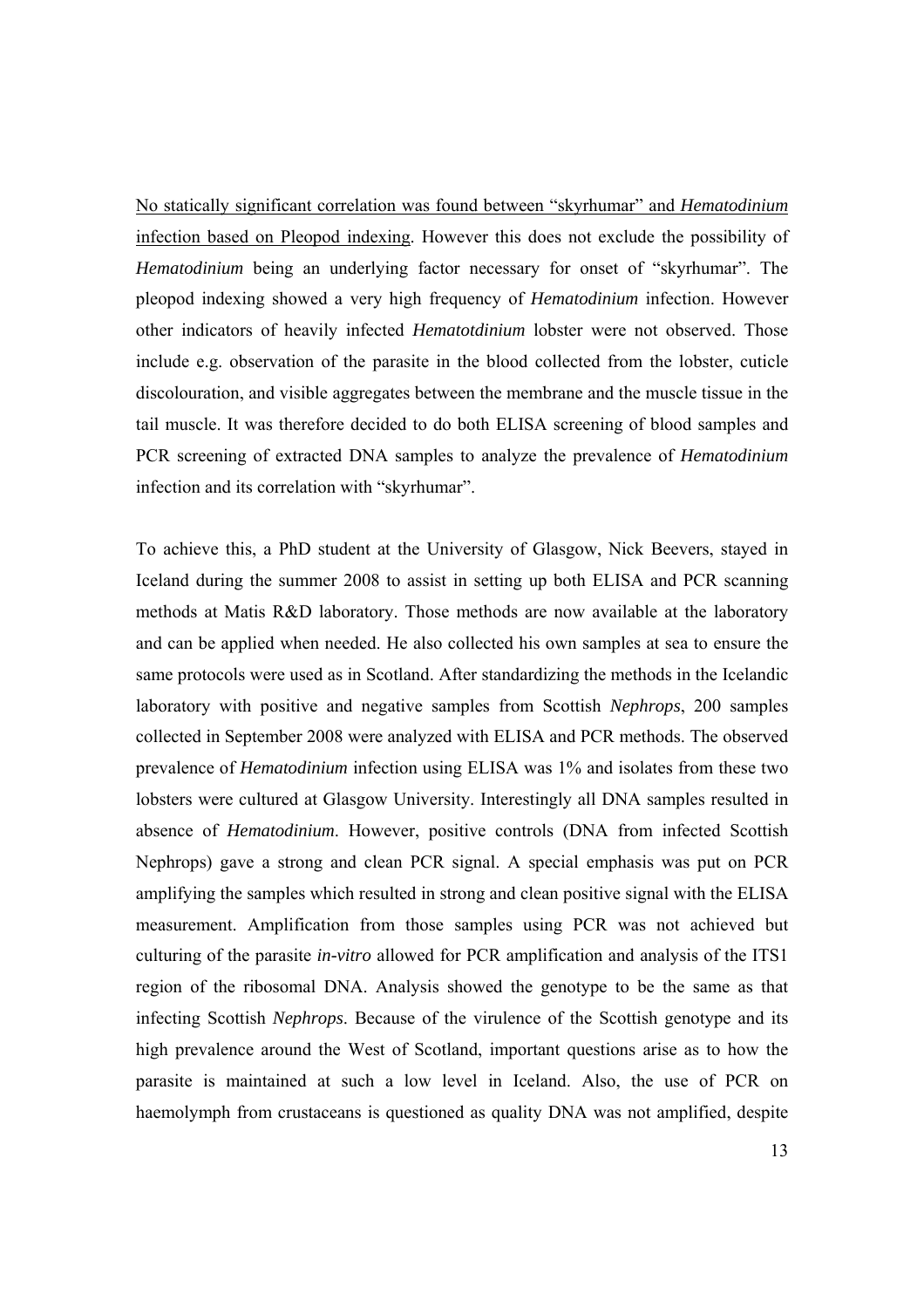an infection of over 100,000 cells per millilitre. These issues require more attention. It is also pertinent to consider *Hematodinium* as a possible threat to the *Nephrops* fisheries in Iceland.

When the ELISA result for the 1% prevalence of *Hematodinium* was compared to the onset of "skyrhumar" in the same individuals, it became clear that none of the two positives showed any sign of "skyrhumar". However, the amount of "skyrhumar" was 21% when measured 36 hours after catch. No correlation was thus found between *Hematodinium* and "skyrhumar".

#### **A change of direction in the project during the second year.**

Our analysis strongly indicated lack of correlation between the *Hematodinium* infection and onset of "skyrhumar". This was however the main hypothesis of the project and most of the defined subtasks were designed around that hypothesis. However, as has been explained above, strong indications were found linking an unknown activity of the hepatopancreas to the onset of "skyrhumar". Due to this fact a thorough literature screening was carried out to see if similar observations have already been described. Such hepatopancreas related muscle breakdown was found to be previously described for whole fresh water prawns (*Macrobrachium rosenbergii*). The breakdown was related to proteinase activity, the adhering hepatopancreas during its autolysis (11). Nip et al. reported that the shelf life of iced fresh water prawns was no more than 3-4 days because of enzyme activity (16). Such spoilage was assumed to be caused by the action of endogenous enzyme. Crustaceans posses high concentrations of digestive proteases, mainly serine proteinases. It is also well known that parasites often increase the amount of proteinase activity of hosts (17, 22). Based on this information a new hypothesis was proposed. It assumes that the muscle spoilage in the Icelandic Nephrops stock was due to proteinase activity segregating from the hepatopancrea of the animal. The following facts also favor the idea of hepatopancreas segregated proteinase activity: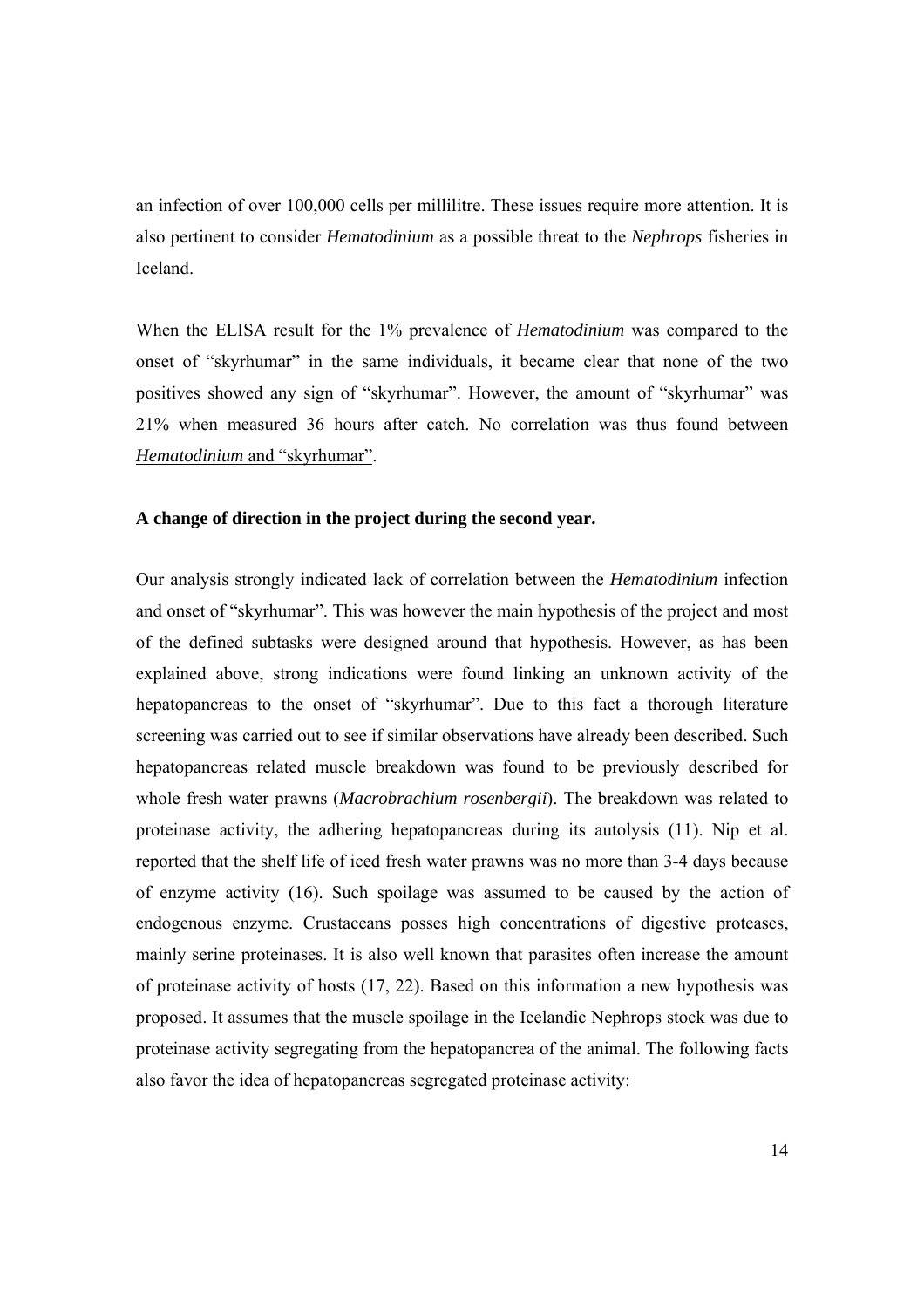- Frequency of "skyrhumar" seems to be lower if the tail is separated immediately after catching. This approach is generally not used anymore as *Nephrops* are generally tailed in the plant up to 48 hour after catching. In addition only small part of the catch is tailed as the main market is for whole-frozen *Nephrops.*
- In 2007 an Icelandic restaurant bought *Nephrops* from a single catch. Part of it was frozen down as whole the rest was tailed. Frequency of "skyrhumar" was much higher in the whole lobster compared to the tailed ones.

Based on these findings it was decided to change the focus of the project. The new hypothesis became that activity form hepatopancrea segregated proteinase might correlate with the onset of "skyrhumar".

#### **Effect of hepatopancrea on the onset of "skyrhumar".**

The first step was to test if hepatopancreas would result in "skyrhumar" if it came in direct contact with the tail muscle. Then, interest was in testing if such induction of "skyrhumar" would be due to a biological active ingredient of the hepatopancrea.

To test this, the hepatopancreas from 20 *Nephrops* were pooled and minced into a liquid form. Half of the mix was incubated at 70°C for 5 min followed by cooling in ice. Such preparation should inactivate all enzymatic activity in the hepatopancrea mix. Meanwhile, the lobster tails were cleaved into two parts in such way that they were only



**Figure 4. Effect of hepatopancrea mince on onset of "skyrhumar".**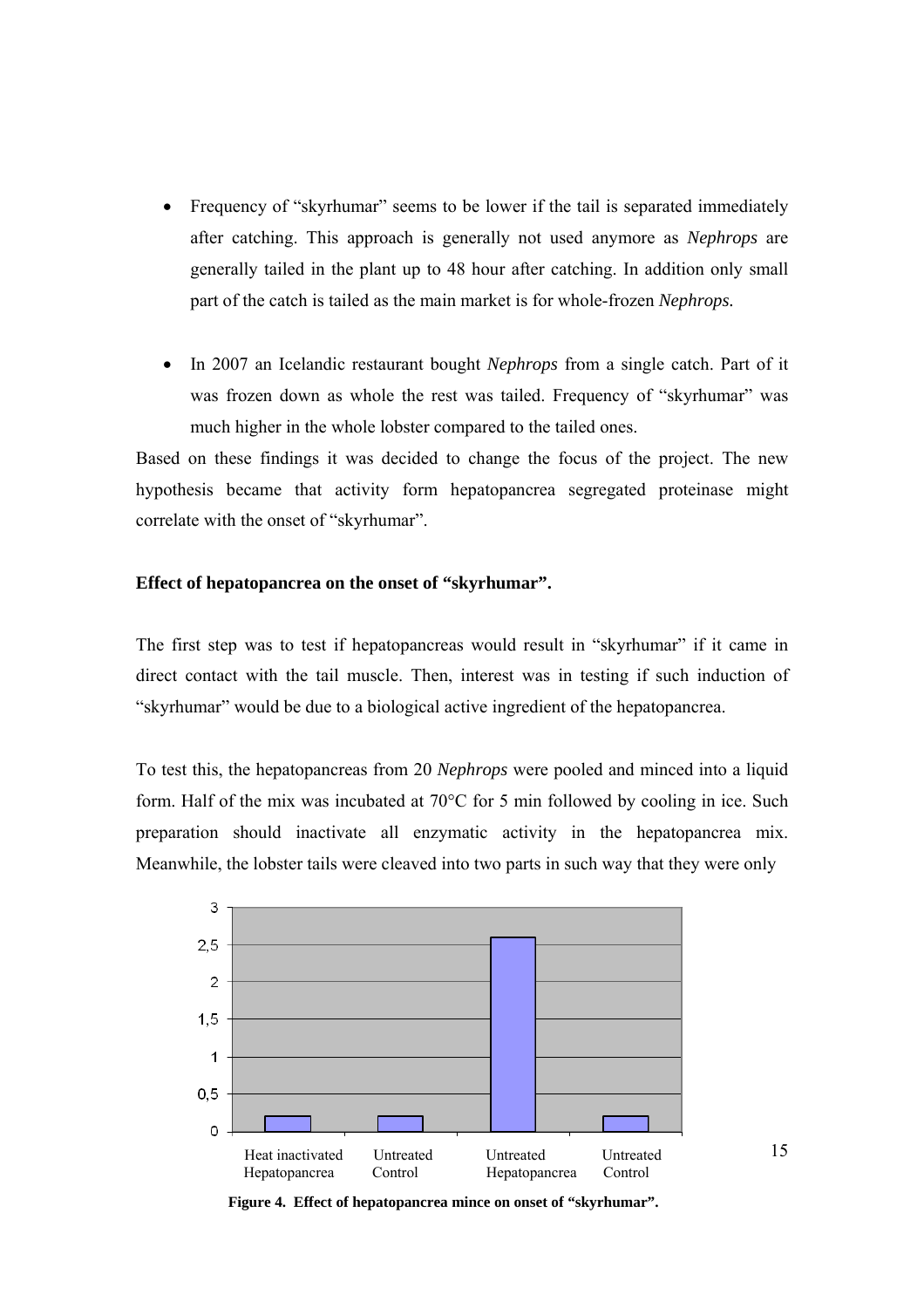joined at the tail. On one part of ten lobster-tails, untreated hepatopancrea mix was added. On the other part of each tail, the heat-inactivated mix was added. The samples were then kept for 24 hours at 4°C. Subsequently the samples were tested for "skyrhumar". This experiment gave very clear results (Figure 4). Very low levels of "skyrhumar" were observed on all lobster-tail parts except the parts were untreated hepatopancrea mix was added. No difference was observed between the untreated controls and the samples with the heat-inactivated hepatopancrea mix. This result clearly indicated that the "skyrhumar" onset can be linked to enzymatic activity in the hepatopancrea.

#### **Defining the activity of the hepatopancrea mix**

The next step was to analyse what kind of enzymatic activity was in the hepatopancrea mix. First it was tested if the hepatopancrea mix had collagen activity and if heatinactivation would eliminate such activity. To do this, 6% collagen in 1.5 ml eppendorftube was used. Three drops of either untreated or heat-inactivated hepatopancrea mix were added just prior to solidification of the collagen gel. The mixture was kept at 4°C for 24 hours. In the case of heat-inactivated hepatopancrea mix the collagen mixture became solid indicating a lack of all collagen-degradation activity while the untreated hepatopancrea mix resulted in liquid form of the collagen mixture due to collagenbreakdown. It was therefore concluded that a collagen-degradation enzyme activity in the hepatopancrea mixture exists. Similar results have been observed in freshwater prawn (16). The addition of 10% w/v EDTA in the hepatopancrea mix was as well tested. EDTA is a well-know food grade inhibitor for metal-dependent enzyme activity (3).Addition of EDTA did not hinder the collagen activity measured by collagensolidification tests. However, the addition of EDTA to the hepatopancrea mix reduced the onset of "skyrhumar" when tested on tail muscle (Figure 5)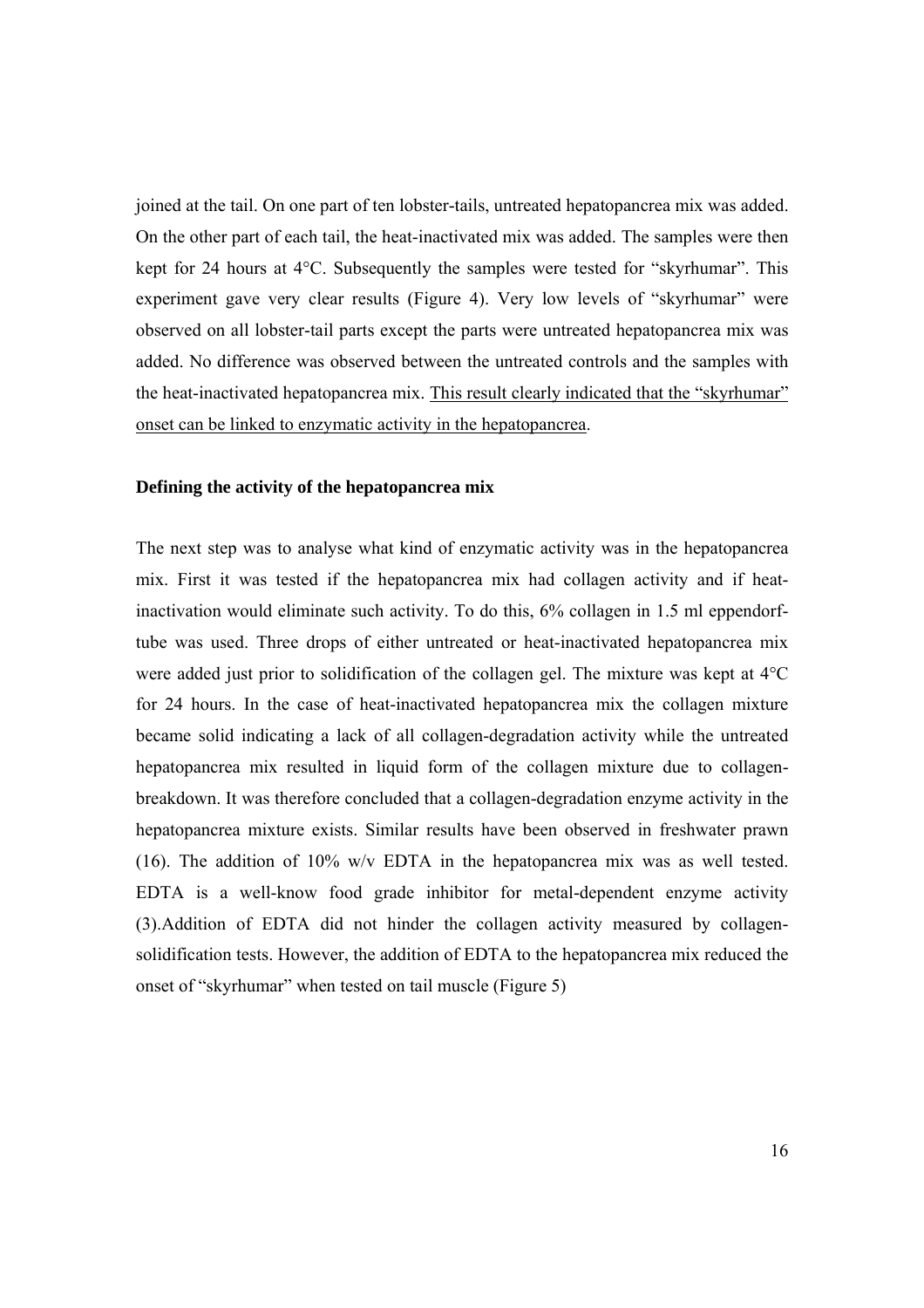

**Figure 5. Comparison of EDTA treated and untreated hepatopancrea on the onset of "skyrhumar". Untreated controls refer to one part of the tail that was not smeared with hepatopancrea mince.**

Based on these results it was assumed that EDTA treatment of *Nephrops* might reduce the onset of "skyrhumar". However, it was still unclear if whole and fresh *Nephrops* would allow for reasonable uptake of EDTA from a solution. This data indicates that "skyrhumar" results from mixed enzyme activity as EDTA did not seem to block the collagen activity.

Mixed-enzymatic activity of in the hepatopancrea has therefore been identified as the explanation of the onset of "skyrhumar". Similar observations have been published for other crustaceans such as; Crawfish, Kuruma prawn, Rock lobster, Freshwater prawn, Crayfish, and Blue swimmer crab (20). Although considerable effort has been given in understanding the basis for such increased enzymatic activity in the hepatopancrea in different crustaceans, no results have been published which revealed the cause.

In an agreement with all partners of the project it was decided to focus the effort on developing techniques to reduce the hepatopancrea derived enzymatic activity in Icelandic *Nephrops* instead of focusing on defining the molecular aspect of the increased activity. This was mainly due to an urgent need to reduce the onset of "skyrhumar" that was already starting to cause disturbance at both export markets and the Icelandic market.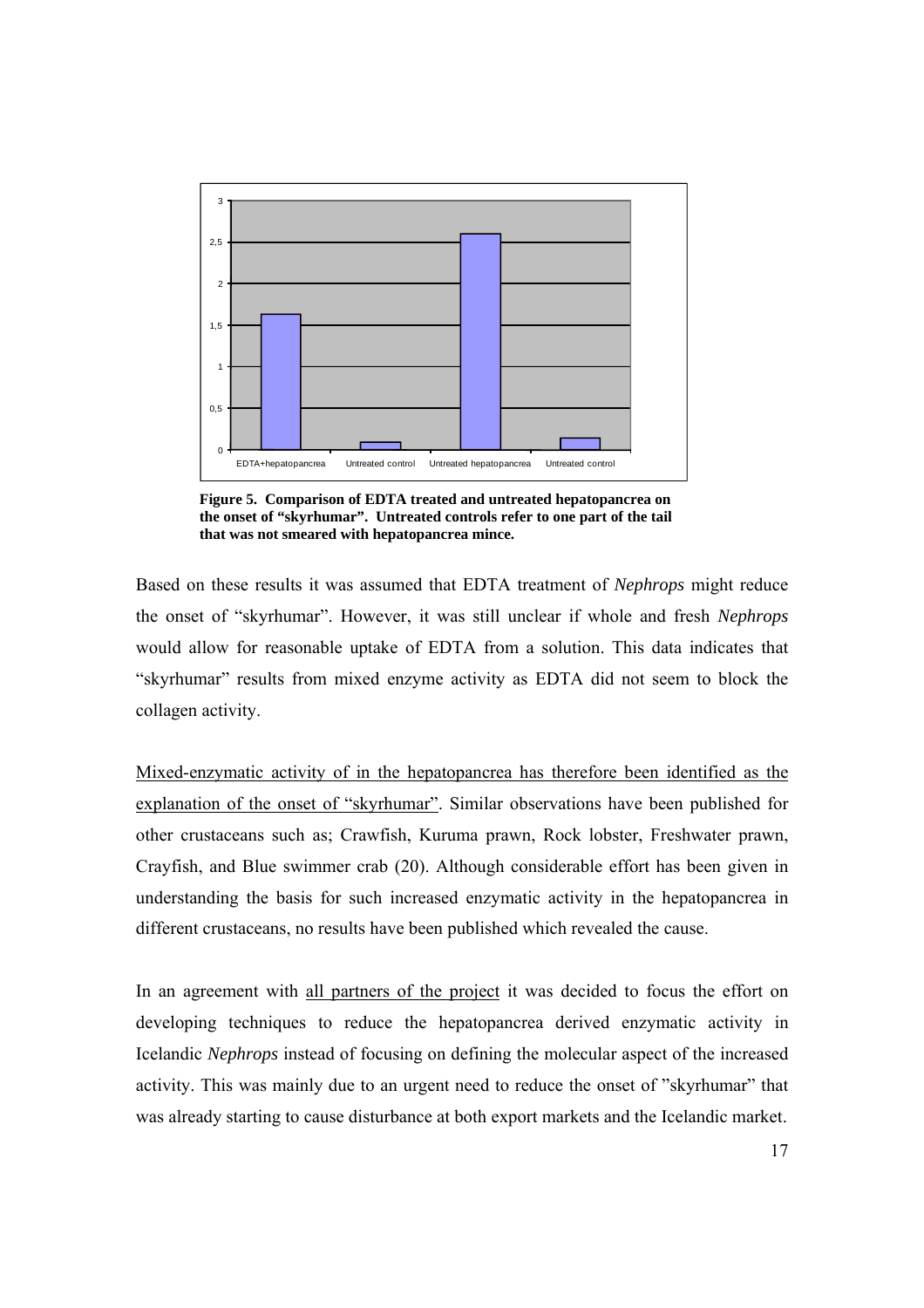#### **Effect of harsh treatment of the carapace on the onset of "skyrhumar".**

As has already been pointed out, is seems likely that harsh treatment of the carapace may result in increased onset of the "skyrhumar". The idea is based on the fact that a higher "skyrhumar" onset was observed for soft-shelled or broken *Nephrops* when the catch was analysed. To confirm this hypothesis the following experiment was set up. Total of 80 *Nephrops* were randomly picked from the catch when it arrived onboard. 40 of those were taken and their carapace squeezed in such a manner that it did not break. The other 40 were kept aside. Both groups were kept in ice for 8 hour and subsequently analysed for "skyrhumar" index. The result was very clear (Figure 6).



**Figure 6. Effect of harsh treatment of the carapace on the onset of "skyrhumar". . Nephrops with squeezed carpace vs. untreated. Number of Nephrops rated 0, 1, 2 or 3 on the skyr index.**

The onset of "skyrhumar" was much higher for the *Nephrops* with squeezed carapace. By squeezing the carapace without breaking it, the "skyrhumar" index went from 0.925 to 2.14. It was also striking how many *Nephrops* exhibited total mushiness (3 on the index) after the treatment. This strongly indicates that harsh treatment of the catch can result in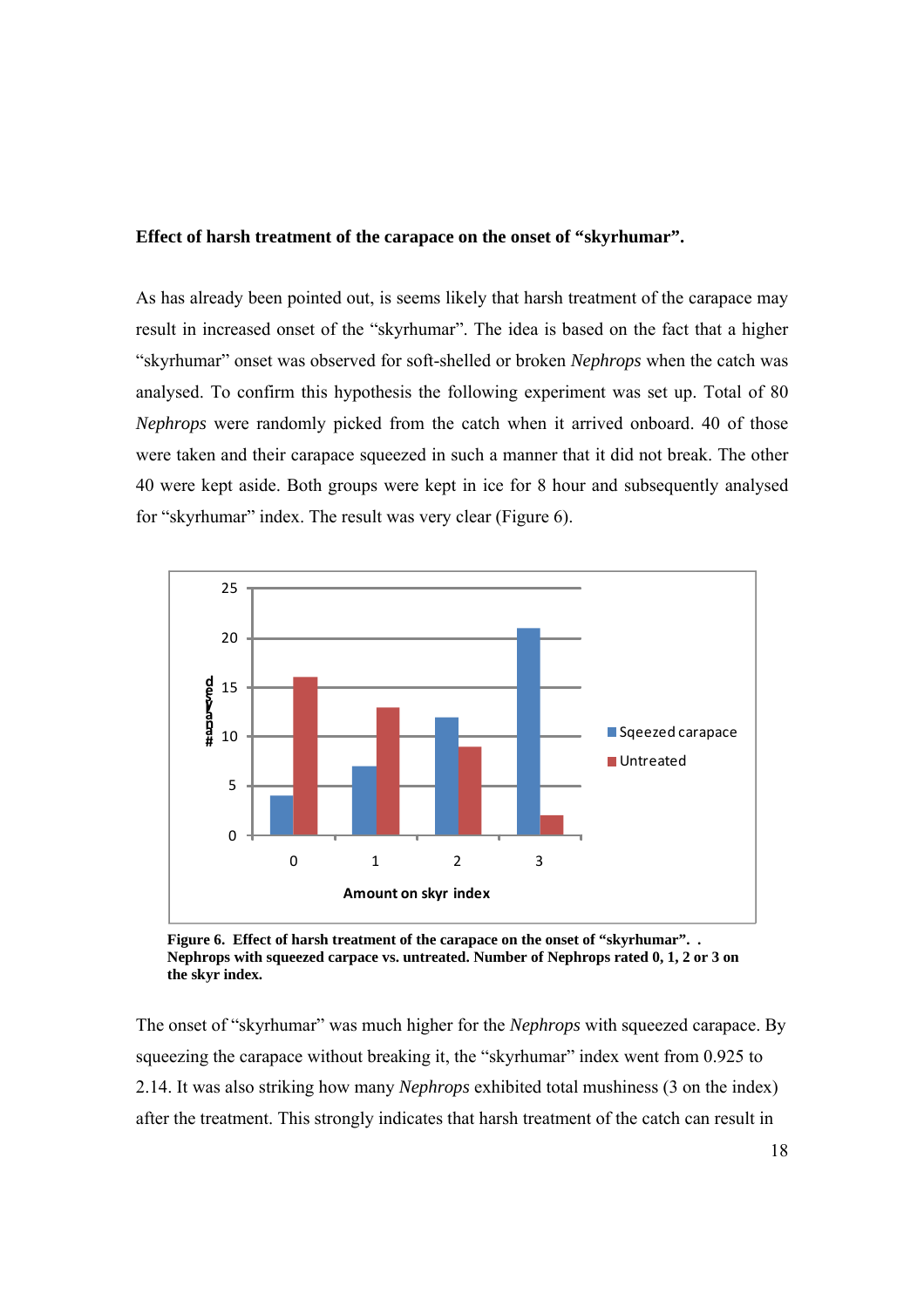increased onset of "skyrhumar". Based on this it may also be assumed that enzymatic activity in the hepatopancrea is powerful enough to result in "skyrhumar" as long as it is able to leak to the muscle. Similar results were also observed when *Nephrops* were taken from the processing plant and treated in the same manner.

#### **Effect of immediately tailing lobster at sea.**

If the hypothesis of segregation of proteinase from hepatopancrea is correct it would be logical to assume that removal of the head (containing the hepatopancrea) from the tail should reduce the onset of "skyrhumar". There are strong indication that this is the case e.g. for lobsters that are tailed onboard immediately after catching (e.g. lobster tails at the black market seems to have lower onset of "skyrhumar"). To test this hypothesis, an experiment was carried out. Fresh lobster tails were collected directly from the boat. Those tails were tailed immediately after the catch arrived onboard, kept at 0°C in chilled seawater for 24 hour and then frozen at -24°C. For comparison, frozen lobster tails from the same catch from the processing plant were collected. Those lobster tails were tailed and frozen approximately at the same time as those which were frozen and tailed at sea. Frozen, whole-lobster from the same catch, were collected from the processing plant. When the "skyrhumar" indexes for all three samples were compared, striking results were observed (Figure 7). The "skyrhumar" index for the *Nephrops* tailed immediately after



**Figure 7. Comparison of "skyrhumar" in lobster tailed onboard or in the factory and of whole-lobster. All samples are from the same catch. 40 individual werea analyzed for each group.** 

19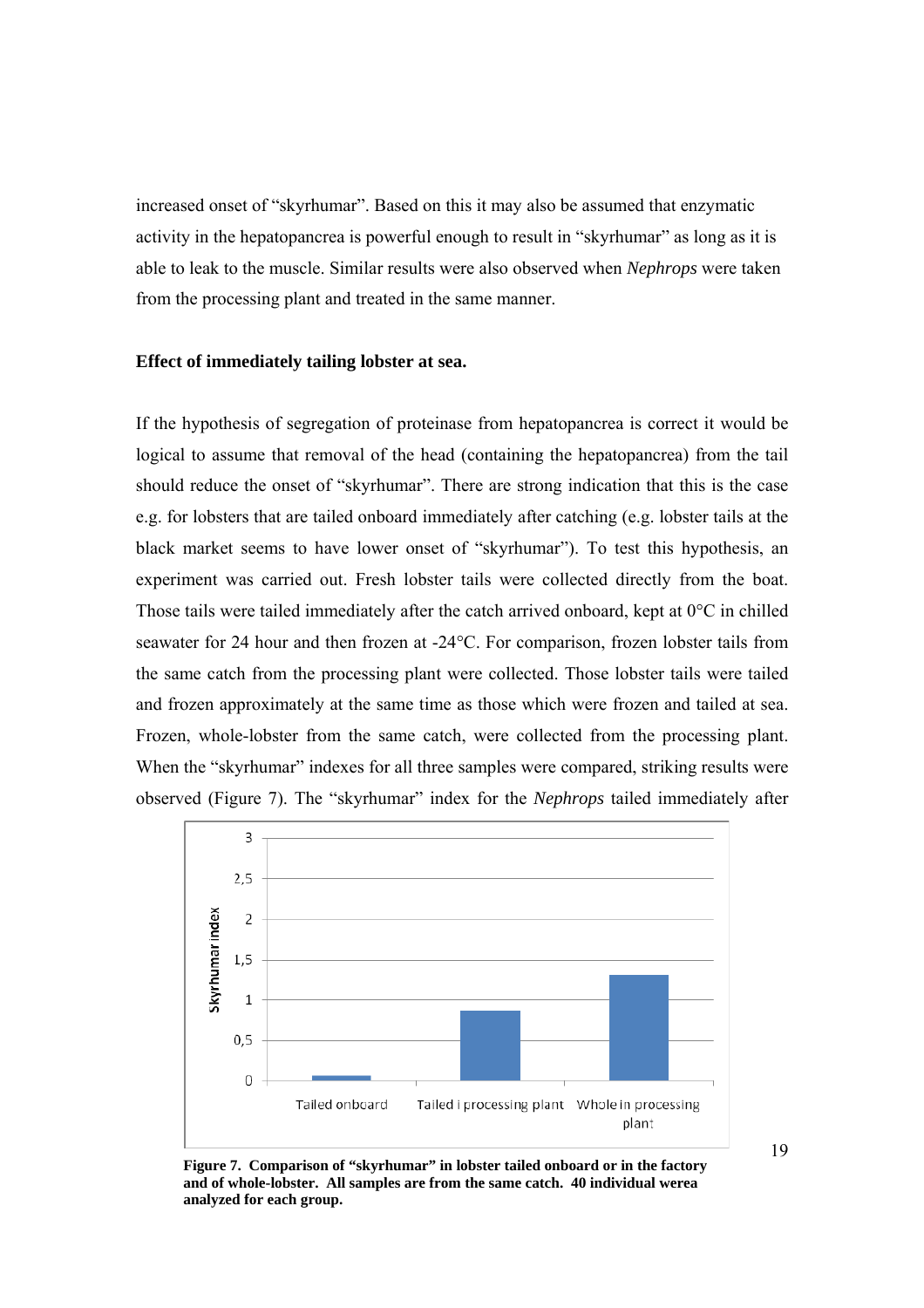catching at sea, was very low (0,07). *Nephrops* tailed at the processing plant from the same catch revealed 12.25 fold higher onset of "skyrhumar". Finally, the frozen wholelobsters from the same catch revealed 18.31 fold higher onset of "skyrhumar" compared to those tailed onboard.

Based on these results, the hypothesis was confirmed: Removal of the hepatopancrea from the muscle tissue immediately after catch will considerably reduce the onset of "skyrhumar". The fact that lobsters from the same catch, tailed approximately 48 hours later, reveal more than twelvefold higher onset of "skyrhumar" indicates that the onset might be time dependent.

#### **Time-dependency of "skyrhumar" onset.**

The next logical step in the project was therefore to test it the onset of "skyrhumar" was time-dependent. Additionally, the aim was to estimate where, in the process, the onset of "skyrhumar" was being initiated and how it progressed. This included gaining knowledge of whether the onset would accumulate over period of time or if it had a sharp induction phase. Furthermore, the aim was to test if the onset would at some time-point achieve steady state.

The first test focused on how prolonged time in the onboard reception, after harvesting but prior to further processing onboard, affected the onset of "skyrhumar". Typically lobster is exposed to harsh conditions in the reception. Often it contains large amount of catch which might cause increased breakage and squeezing of the *Nephrops*. Further, chilling of the catch is usually not applied in the reception; temperature of the catch in the reception is therefore quite similar to the temperature of the surrounding. The core temperature of the *Nephrops* at harvesting was measured the same as the surface temperature of the seawater (8-10°C). The experiment was executed from a long haul (6 hours) to see if "skyrhumar" would be detected at the time of arrival. Hauls typically do not get longer than 6 hours when fishing for *Nephrops*. This should therefore be the most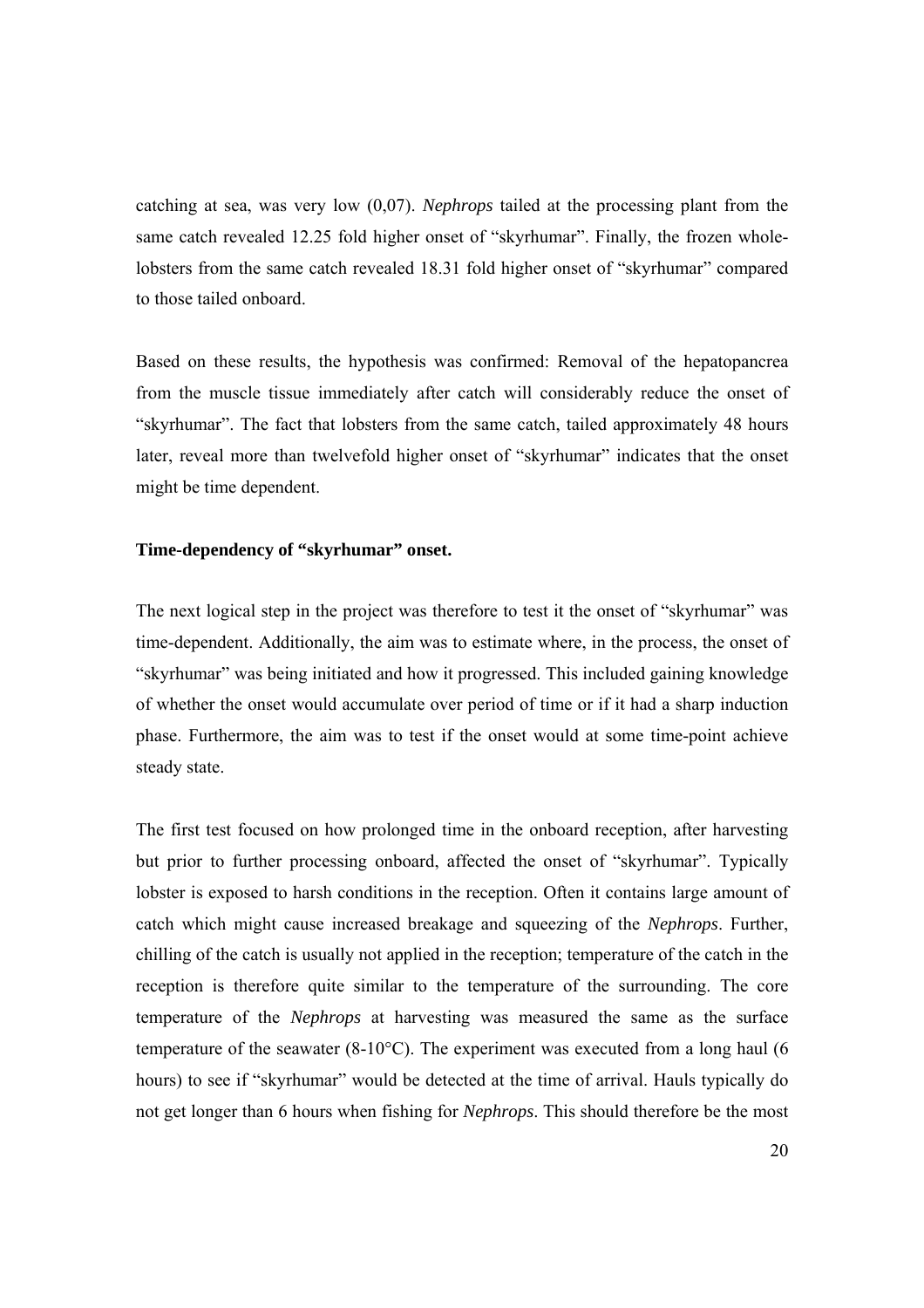extreme conditions for pre-capture onset of "skyrhumar". Interestingly, "skyrhumar" was not detected in the catch at the time on onboard arrival (Figure 8)



**Figure 8. Time dependency of the "skyrhumar" onset during the stay in the onboard reception.** 

When "skyrhumar" index was measured in *Nephrops,* which stayed for 1.5 hours in the reception, an increase in "skyrhumar" onset was detected. This trend was further confirmed with analysis of *Nephrops* that were kept in the reception for 3.5 hours. It is not uncommon when processing of the catch is onboard, that it takes up to 5 hours to remove all the catch from the reception. This is especially the case when fishery is good and when all the *Nephrops* are tailed onboard.

Next the onset of "skyrhumar" was traced from onboard arrival until fully processed in the processing plant 62 hours later. The onset of "skyrhumar" was as well compared to the temperature in the storage tub. A steep onset of "skyrhumar" was observed during the first 8 hours from catching. This can easily be visualized by plotting the % of *Nephrops* not showing "skyrhumar" as a function of time (Figure 9).

From this plot is also observed that the "skyrhumar" onset seems to approach steady-state after approximately 12 hours from harvesting. Further, increased onset could not been seen at the time point when the cooling capacity of the ice in the tube terminates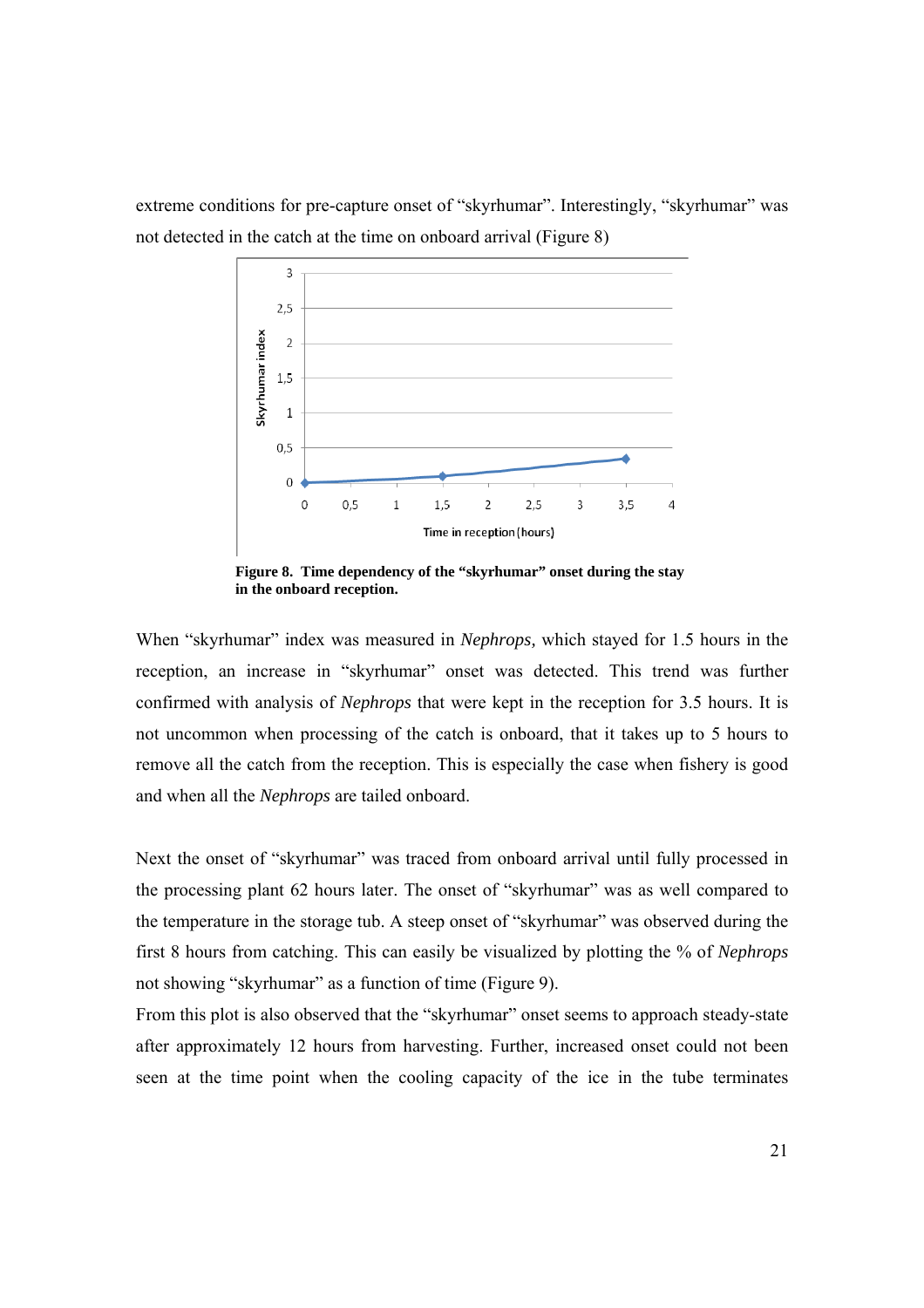

(approximately 36 hours). In this graph the number of *Nephrops* that do not show any signs of "skyrhumar" is observed. It does therefore not indicate whether *Nephrops*

**Figure 9. Time dependency of the "skyrhumar" onset from catch to processing. Absence of "skyrhumar" prevalence (%) in** *Nephrops* **as a function of time (hours) from catch to processing (red line). Storage temperature as a function of time (blue line).** 



**Figure 10. Time dependency of the "skyrhumar" onset from catch to processing. Onset measured as skyrindex.**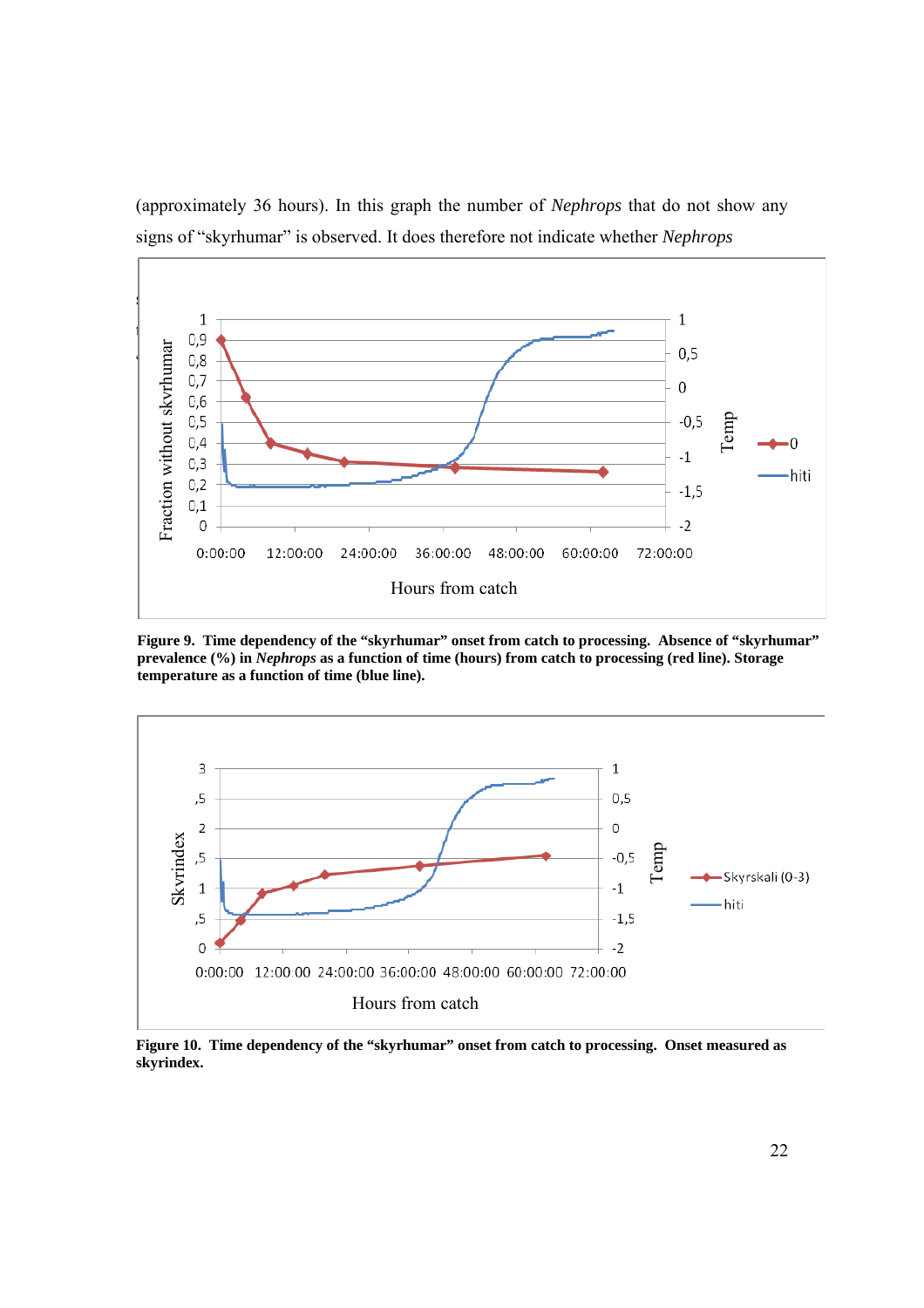As can been seen in Figure 10, the "skyrhumar" increases in a steep manner for the first 24 hours but levels off for the rest of the time. When the number of *Nephrops* ranked in each group from 0-3 on the "skyrhumar" index were further analysed, it was confirmed that "skyrhumar" seemed to progress from mild to severe with time (Figure 11).



**Figure 11. Time dependency of the "skyrhumar" onset from catch to processing. Onset categorised according to rating (0-3) in the "skyrhumar" indexing system.**

As the number of *Nephrops* without any sign of "skyrhumar" approaches steady state, it was concluded that the onset of "skyrhumar" was not infectious during storage. Rather, it was assumed that the onset were due to some pre-conditions in given fraction of the *Nephrops*.

The time-dependency of the "skyrhumar" onset was tested several times during this work. Similar trends were always seen. This can e.g. been seen when two fishing trips in July and September 2008 are compared (Figure 12).

These observations indicate that the onset is very steep in the first few hours after the catch with a relatively steady state afterwards. These results indicate that possible solutions are limited to relatively short time span.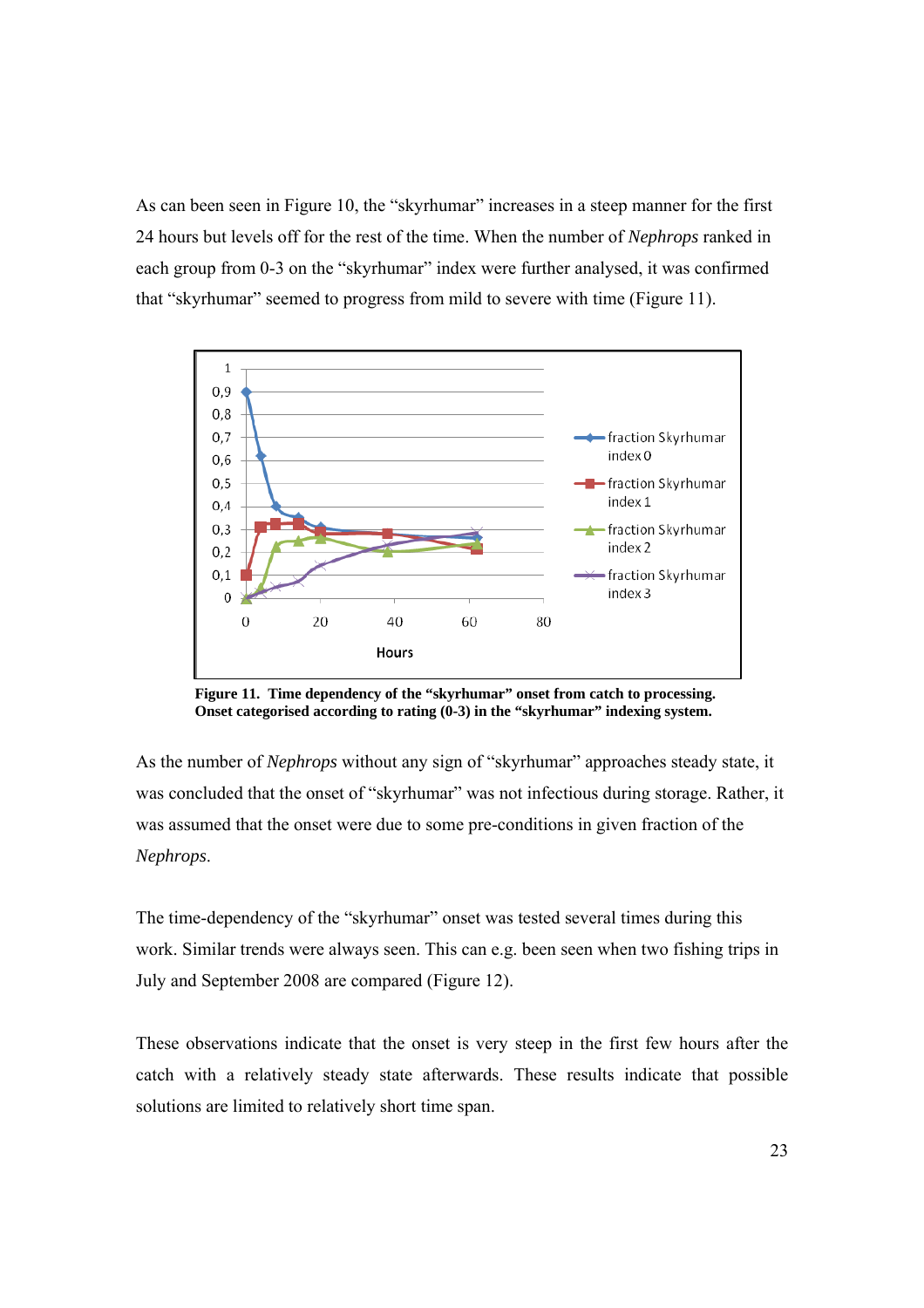

**Figure 12. Comparison in "skyrhumar" onset between two fishing trips, in July and in September. "Skyrhumar" onset measured by skyrindex.** 

Ways to stop/reduce the onset of "skyrhumar"

As the onset of "skyrhumar" is due to enzymatic degradation of tail muscle, there should be several physical/chemical approaches to reduce or stop the onset. Below are summarized several identified approaches (Table 2).

| <b>Approach</b>           | <b>Based on</b>                                                                                           |
|---------------------------|-----------------------------------------------------------------------------------------------------------|
| <b>Blanching</b>          | Inactivate enzyme with increased temperature                                                              |
| Freezing                  | Essentially stop enzyme activity with freezing                                                            |
| <b>Chilling</b>           | Inducing sub-optimal temperature for enzyme activity                                                      |
| pH                        | Change pH in environment to value outside optimal range for enzyme activity                               |
| <b>Tailing</b>            | Remove the source of enzyme by removing hepatopancrea                                                     |
| <b>Protein inhibitors</b> | Adding chemicals to reduce/block enzyme activity                                                          |
| <b>High pressure</b>      | Inactivating enzymes by high pressure treatment                                                           |
| <b>Keeping alive</b>      | Reducing the enzyme leakage from hepatopancrea to muscle by avoiding post-mortem<br>conditions in tissues |
|                           |                                                                                                           |

**Table 2. Possible approaches to reduce the onset of "skyrhumar".**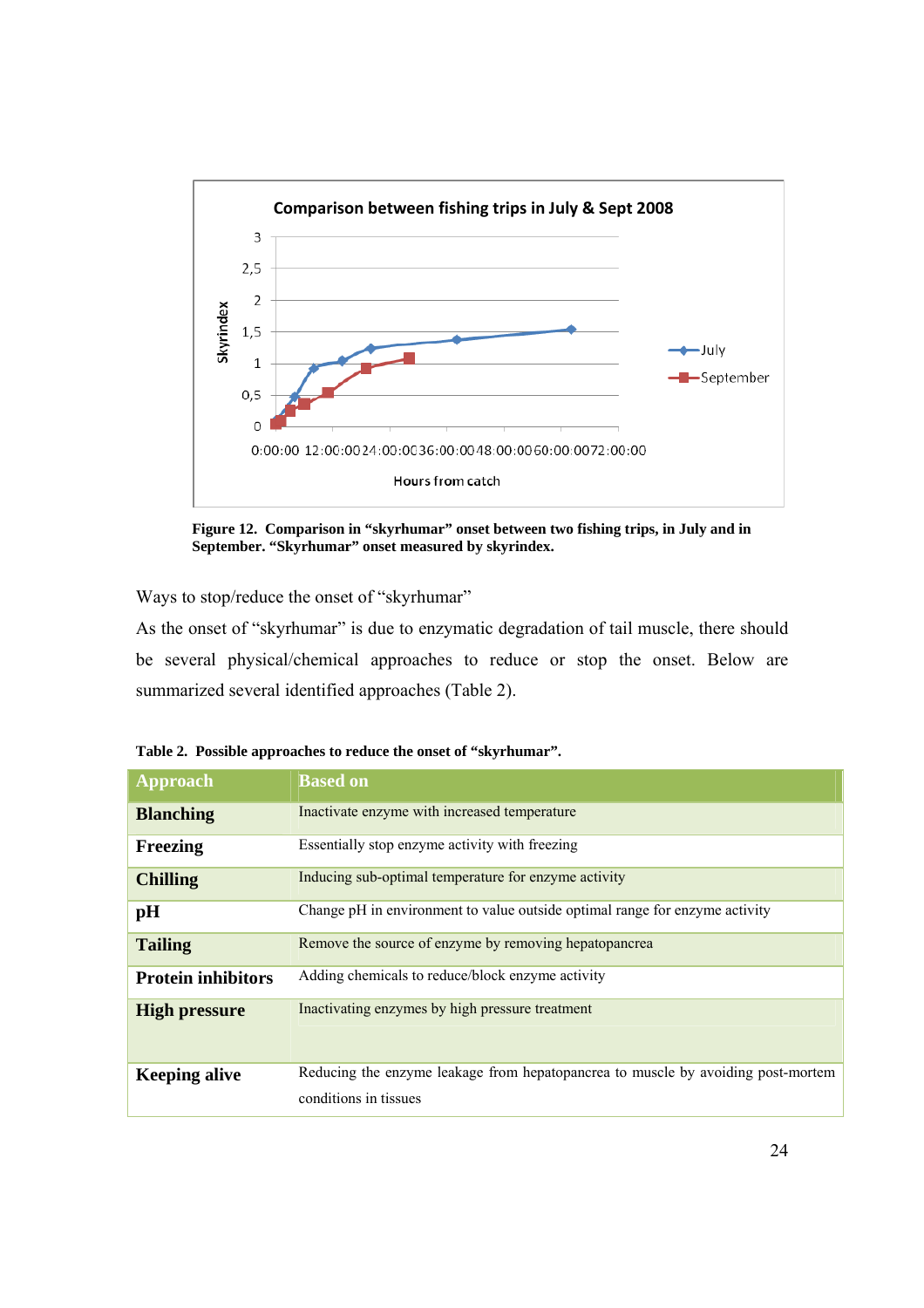#### **Reducing "skyrhumar" by blanching.**

Similar conditions in whole-crawfish industry have been resolved by using blanching at high temperature early in the processing line (13). Such blanching of prawn seems to inactivate the enzyme resulting in increase of mushiness. Possibilities for blanching whole-lobster. Such approach did not work as the lobster meat will cook (whiten) at temperatures as low as 50°C. Such temperature is not high enough to inactivate the enzyme activity.

#### **Reducing "skyrhumar" by chilling/freezing.**

Having identified that the "skyrhumar" phenomenon was due to enzymatic breakdown of the muscle tissue, the chilling-pathway onboard came as well into focus. Enzymes typically show highest efficiency at its environmental temperature. In this case it was most likely that the enzymatic activity would be at maximum at about 6-12°C. Based on this, it was likely that the activity could be reduced by decreasing the temperature or even increasing it.

The effect of freezing whole-lobster at -20°C immediately after catching was tested. The "skyrhumar" index of the frozen batch was compared to a batch processed onboard for storage in the regular ice/seawater mixture. Further, the effect of keeping batches at unchilled and super-chilled (ice/salt/seawater) conditions were compared (Figure 13).



**Figure 13. Effect of temperature treatment on the onset of "skyrhumar" measured by skyr index. Change in skyr index with time.**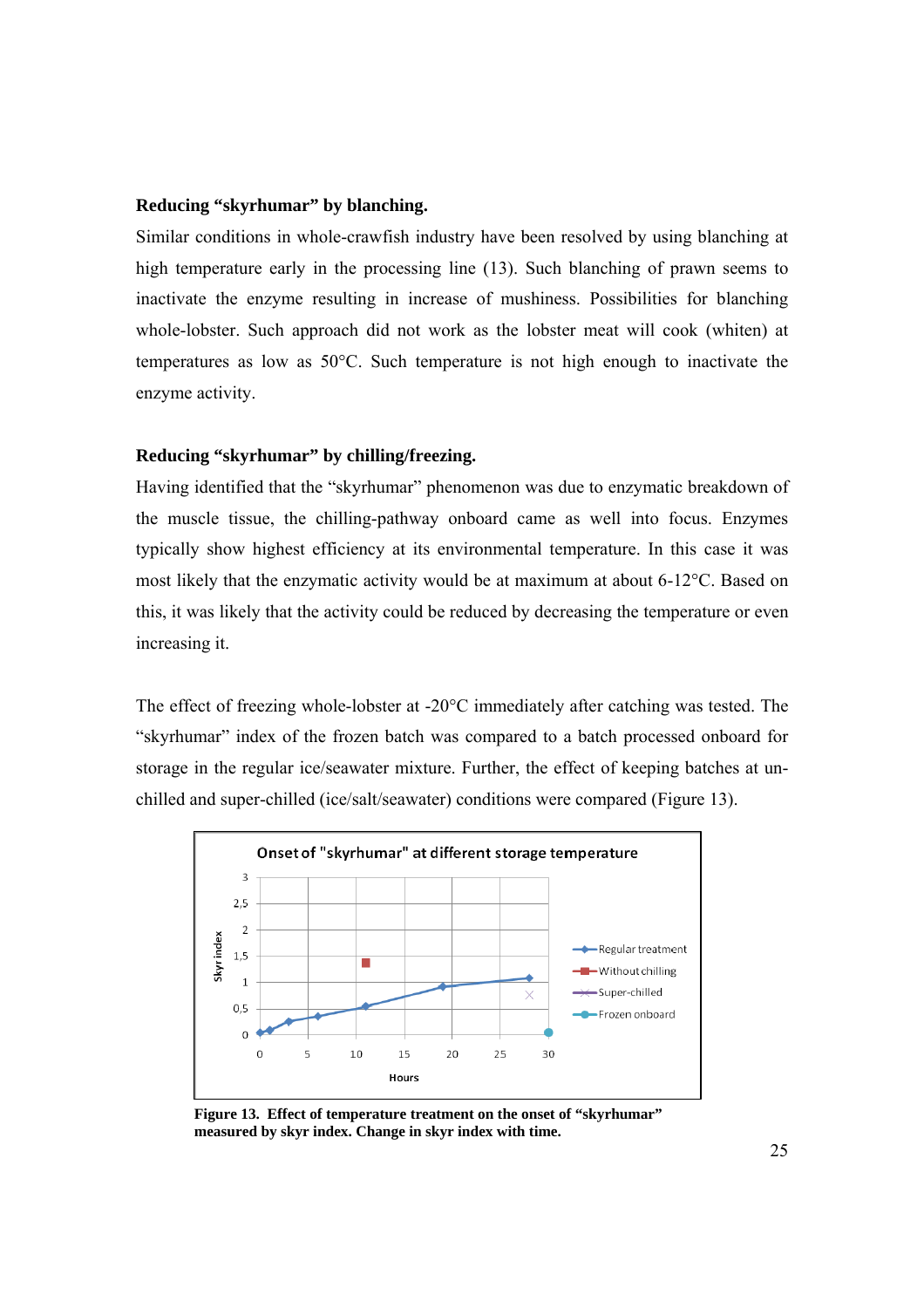Based on these observations it was confirmed the chilling/freezing was a major factor in reducing the onset of "skyrhumar". When no chilling was used 2.5 fold increase in "skyrindex" was observed when compared to regular chilling. *Nephrops* kept under superchilling conditions had 1.4 fold lower onset of "skyrhumar" compared to the regular chilling. As was expected, the whole-lobster frozen onboard showed very low onset of "skyrhumar" or 20-fold lower than the one kept under regular conditions. These results confirm therefore that freezing the lobster onboard immediately after catching might eliminate the "skyrhumar" problem. However such freezing would have to be achieved in the short time period prior to steep onset of "skyrhumar" in the catch.

The effect of super-chilling was further looked into by using a small-scale brine freezer. The brine freezer can effectively chill down to −21°C using fully saturated sodium-brine. The brine freezer has a digital temperature control allowing for accurate controlling. The effect of keeping lobster in super chilled brine at -8°C was tested. At -8°C the lobster was in a semi-frozen state in the brine. The reason for not using lower temperature was due to that the lobster will become very fragile during further handling when it is brine-frozen.



Samples were analyzed after 12 hours at either -8<sup>o</sup>C superchilling, normal chilling  $(\sim$ -1.5 $^{\circ}$ C) and without chilling (~ 11°C) (Figure 14).

**Figure 14. Comparison between normal chilling (-1.5°C), superchilling (-8°C) and no-chilling (~12°C) of whole**  *Nephrops* **on their skyr-index.**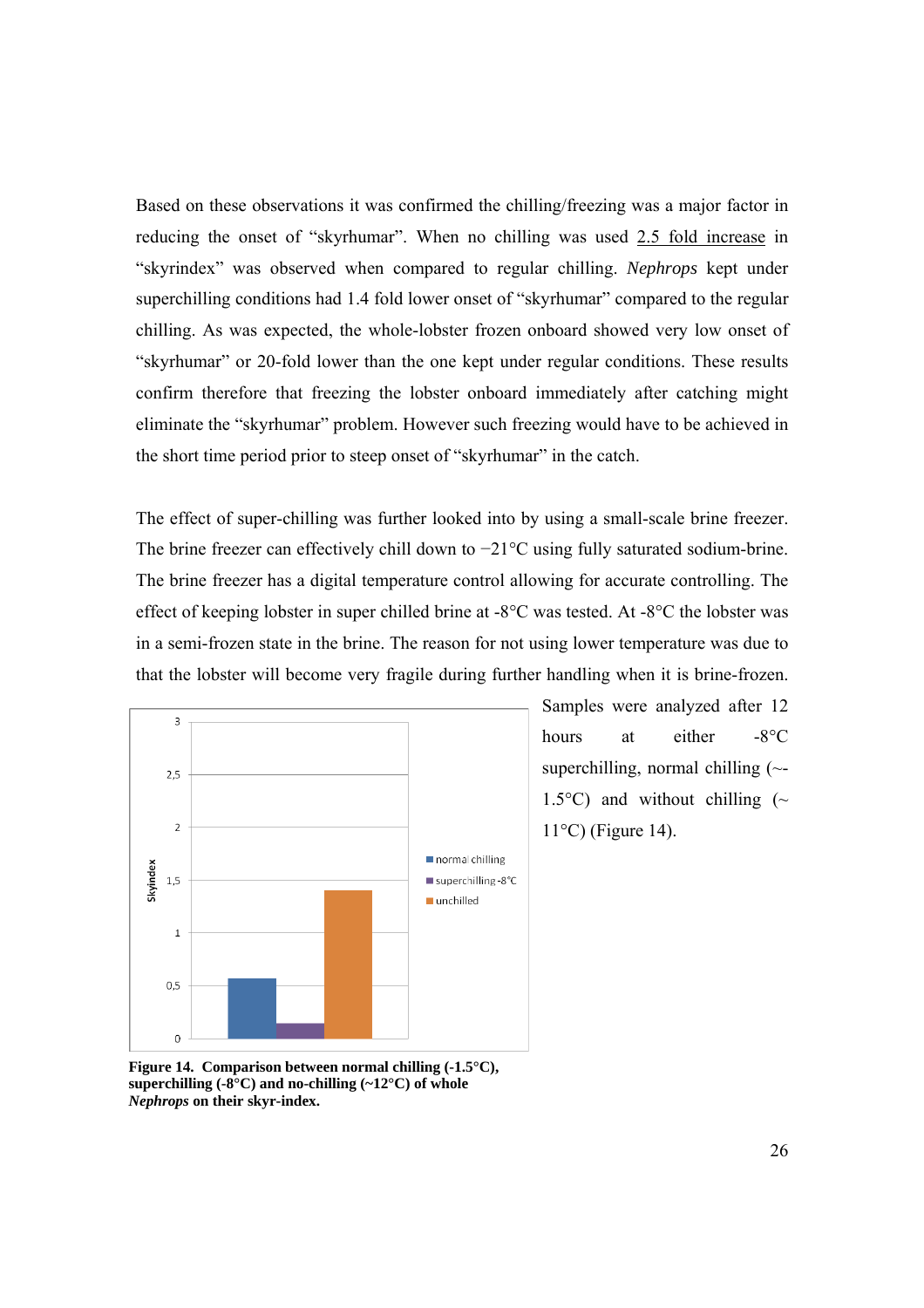Lobster kept at -8°C showed 4-fold reduction in "skyrhumar" compared to lobster kept in regular conditions and a 10-fold lower "skyrhumar" index when compared to lobster that was left unchilled for 12 hours.

The possibility of cooling the catch down to  $-8^{\circ}$ C by dipping in superchilled brine for 30 minutes was further tested. The catch was then either iced in layers without addition of seawater or kept in ice/seawater slush (Figure 15).

Same amount of "skyrhumar" was observed when the superchilled products were subsequently added to the normal ice/seawater slush chilling. If superchilled products were iced in layers without addition of seawater to the tubes the "skyrhumar" was reduced approximately 3-fold. This may be explained by more effective heat-transfer in the ice-water slush setup resulting in the superchilled products to approach the temperature of the slush in quick manner.



**Figure 15. Effect of superchilling in brine freezer at -8°C and subsequently keeping in either ice/seawater slush or using ice.**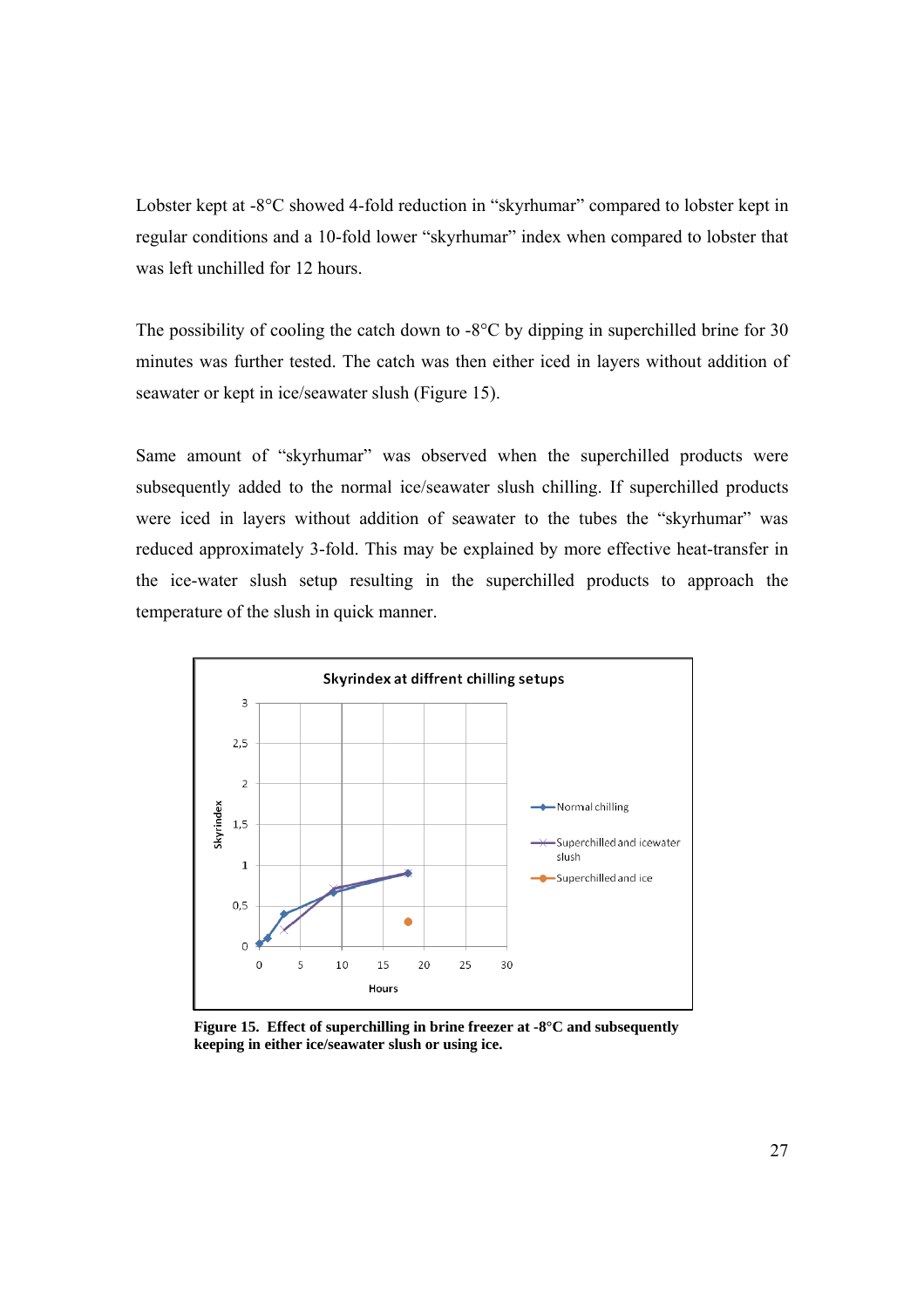The analysis of the influence of chilling on the onset of "skyrhumar"data clearly confirms the importance of respecting a proper cool-chain from the arrival of the catch onboard until frozen for market.

#### **Reducing "skyrhumar" by tailing.**

As has already been shown, it is possible to reduce the onset of "skyrhumar" simply by removing the carapace from the tail immediately after catch. It is however clear, based on the data above confirming the time dependency of the onset, that such tailing would have to be carried in the first 4 hours or so after catching.

#### **Reducing "skyrhumar" by keeping lobster alive**

Enzymatic activity similar to the one described in the previous analysis is often connected to post-mortem stage (14). If this is the case, it can be argued that keeping lobster alive after catch should postpone the onset of "skyrhumar". To test this lobster was kept alive for 12 hours onboard after catching using continuous flow of fresh seawater. The lobster was then tail and compared to lobster from the same catch that was kept under standard condition. 4.7 fold reduction of "skyrhumar" was observed in the batch which was kept longer alive.

#### **Reducing "skyrhumar" by changing pH of the solution.**

One way to reduce activity of proteolytic enzymes is to shift the environmental pH out site its optimal range. Based on data describing similar findings in different crustaceans it was decided that the such approach would not work as the activity has generally broad range of activity or between pH 5.5 to 10 (9). It would not be possible to keep the catch at such pH without affecting its general quality.

#### **Reducing "skyrhumar" using hydrostatic high pressure inactivation**

Hydrostatic pressure inactivation of enzymes in fish is well known methodology (2). It is likely that such treatment could greatly affect activity of enzymes in the flesh. However,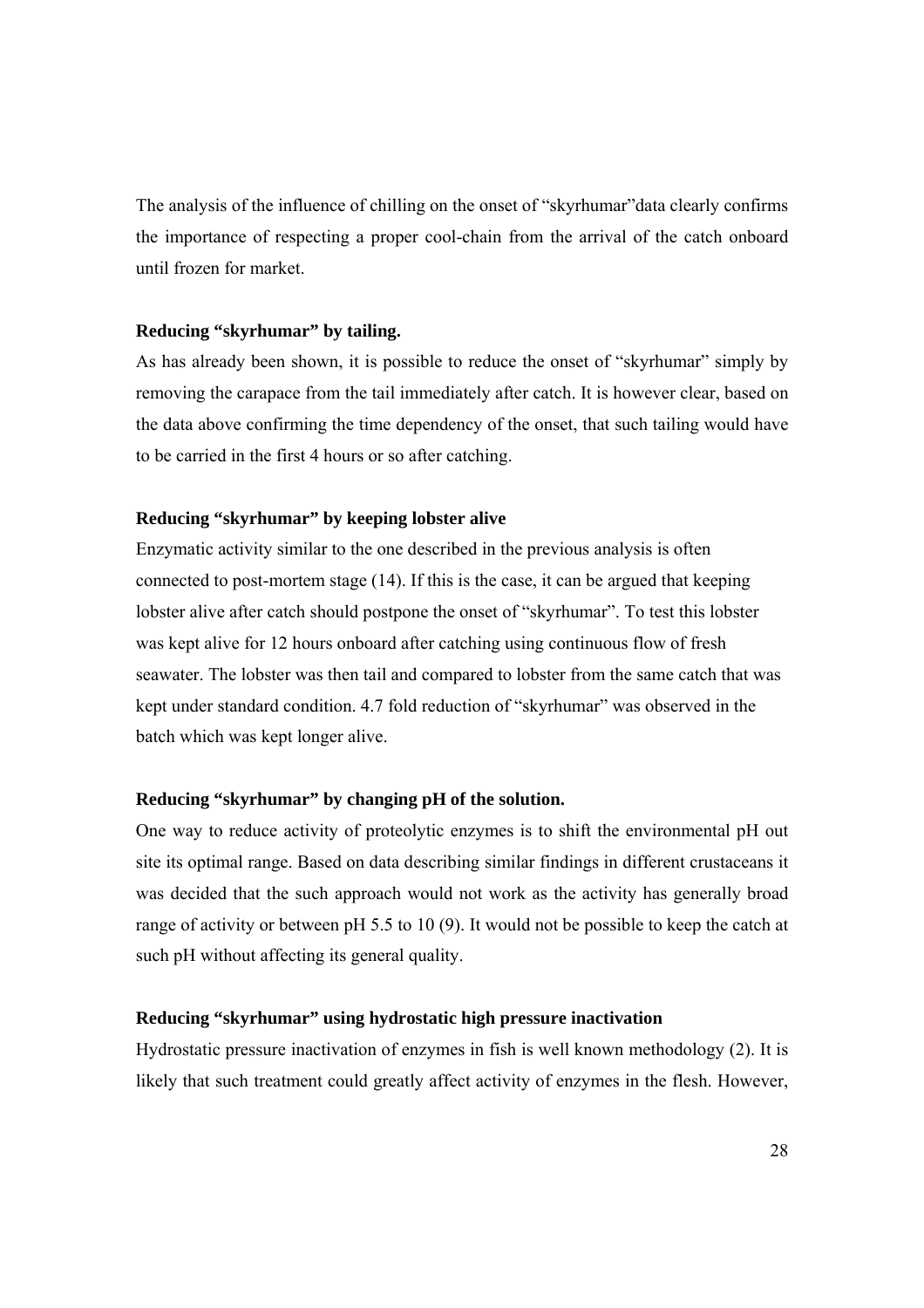it was decided that such methodology is currently not applicable onboard the fishing vessel. This possibility was thus not looked further into.

#### **Reducing "skyrhumar" using protein inhibitors.**

Proteinase activity was observed as the main agent for the "skyrhumar", there might be a possibility to inhibited the activity using protein inhibitors. Various kinds of protein inhibitors are available. Well known proteinases are iodoacetic acid (cysteine protease inhibitor), PMSF (inhibits serine and some cysteine proteases), pepstatin A (inhibitor of aspartyl proteases), leupeptin (inhibitor of cysteine and serine proteases) and EDTA (metalloprotease inhibitor). All except EDTA have in common to be both expensive and non-food grade chemicals. EDTA was therefore chosen for trials (in concentration likely to be within the EU regulations for allowed levels in food).

For the purpose to find out if this was feasible, the chemical products already available for the industry were scanned. Such products are usually aimed on reducing melanosis progression and microbial spoilage. One chemical was found that contained EDTA. The trade name is Hasenosa. The product contains; Sodium Metabisulfite (E223), Citric Acid (E330), Ascorboric Acid (E300), EDTA Acid (E385) (< 1%), Sodium Bicarbonate (E500ii), Glycerol (E-422), Maize starch and anti-caking agent (E-504-i). Based on communications with the producer they included EDTA primarily to reduce the microbial spoilage.

Hasenosa was chosen for treatment of "skyrhumar". The reason was twofold, firstly, the chemical product was already accepted by EU directories and secondly, it contained bisulfite which was currently used onboard. As a first test, it was decided on adding 1 kg of Hasenosa into each tub (containing approximately 150 kg of lobster) (The given protocol assumes dipping 100 kg crustaceans in 3 kg of Hasenosa). This was done as our aim was to incubate the lobster in the Hasenosa mixture instead of dipping. The onset of "skyrhumar" was then checked after both 24 and 48 hours in the tubs (Figure 16).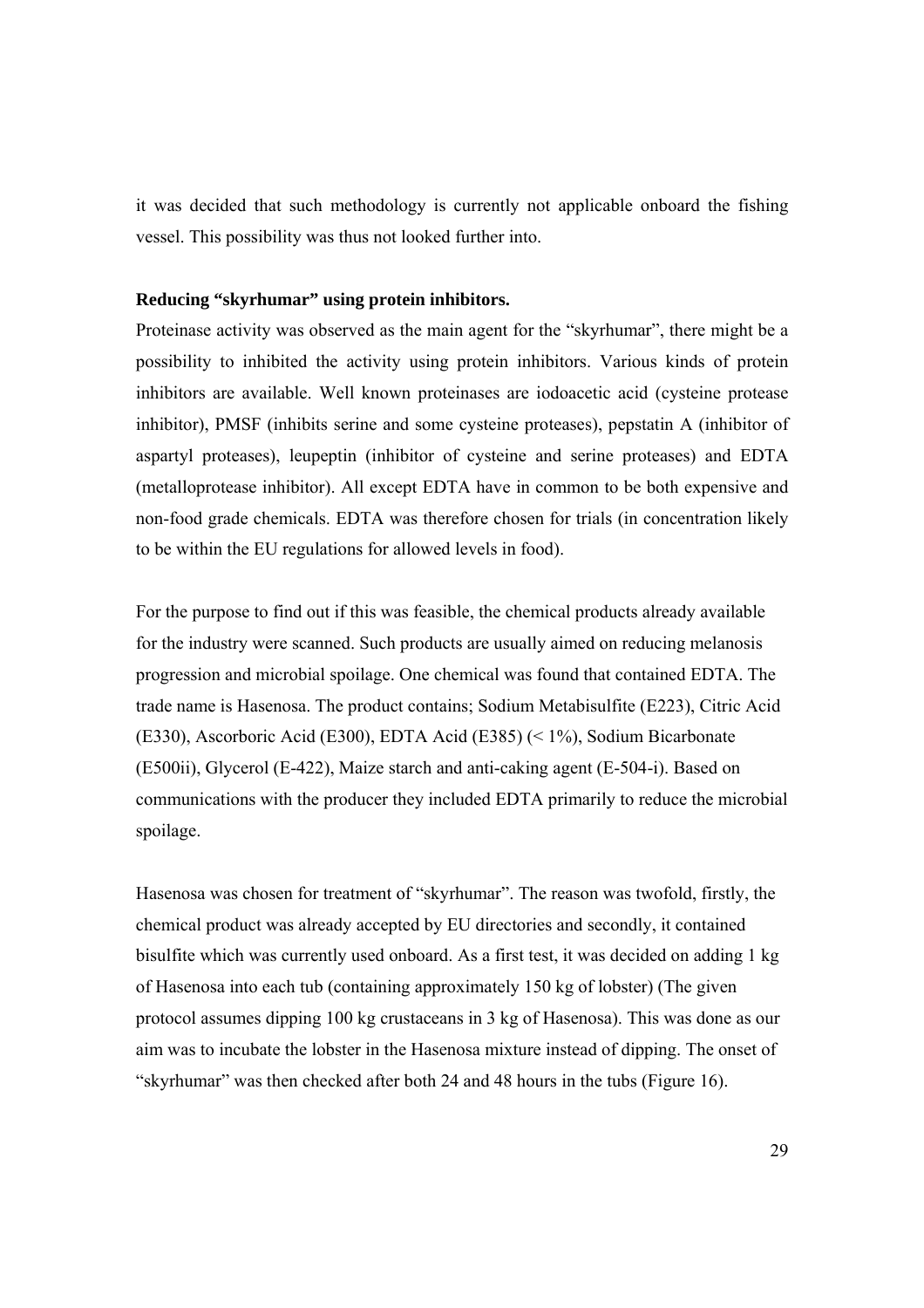

**Figure 16. Effect of Hasenosa incubation on skyrindex. Change in skyrindex with time (hours).**

Interestingly a two-fold reduction in "skyrhumar" was observed with the combination of Hasenosa/Ice water slush compared to the regular Metabisulfite -ice-water slush setup. A noticeable trend of less severe onset of "skyrhumar" was also noted. This was indicated

with reduced number of individuals showing "skyrhumar" at either stage 2 or 3 (Figure 17).



**Figure 17. Effect of Hasenosa incubation on "skyrhumar index". Onset categorised according to rating (0-3) in the "skyrhumar" indexing system.**

30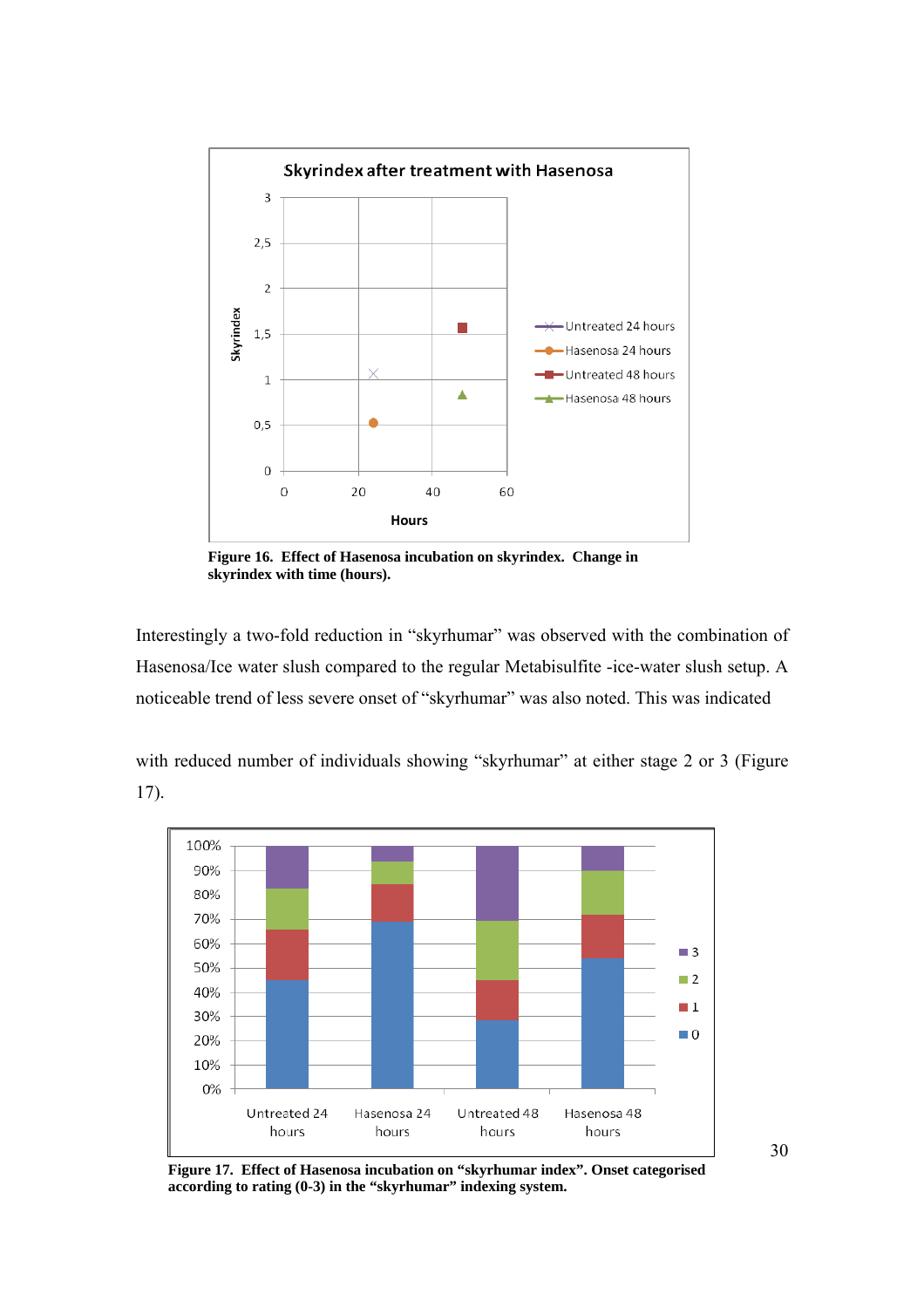As skyrhumar in stage 1 will not greatly affect the consumer quality of the products while "skyrhumar" in stage 2 and 3 will do so, it is possible to represent the effect of the Hasenosa treatment in form of improved consumer quality (Figure 19):

Hasenosa incubation of the catch is therefore shown to increase the overall quality of the lobster. Based on the experiment the treatment with Hasenosa increased the fraction of lobster being of high consumption quality  $(0+1)$  from 48% to 72% when the samples were analyzed after 48 hours of storage in tubs.



**Figure 19. Effect of Hasenosa incubation on "skyrhumar index". Represented as consumer quality indexing.** 

As this experiment gave a promising result for the industry it was decided on testing it in real life circumstances, that is, let the fishermen themselves treat the lobster onboard with Hasenosa. To do this, 1 kg packages of Hasenosa was prepared. Such package contained the right amount of the chemical to treat the amount of lobster typically put into each storing tub. After adding ice/water slush to the tub the Hasenosa bag was opened in the water. Using this method it was both possible to reduce variations of the amount used and also this approach ensured that the fishermen never come to a direct contact with the chemical. Lobster treated by the fishermen with Hasenosa was analyzed in a blind test setup by two different evaluators in separated tests. The tests were carried out after arrival to the fishprocessing facilities 48 hours after the catch (Figure 20).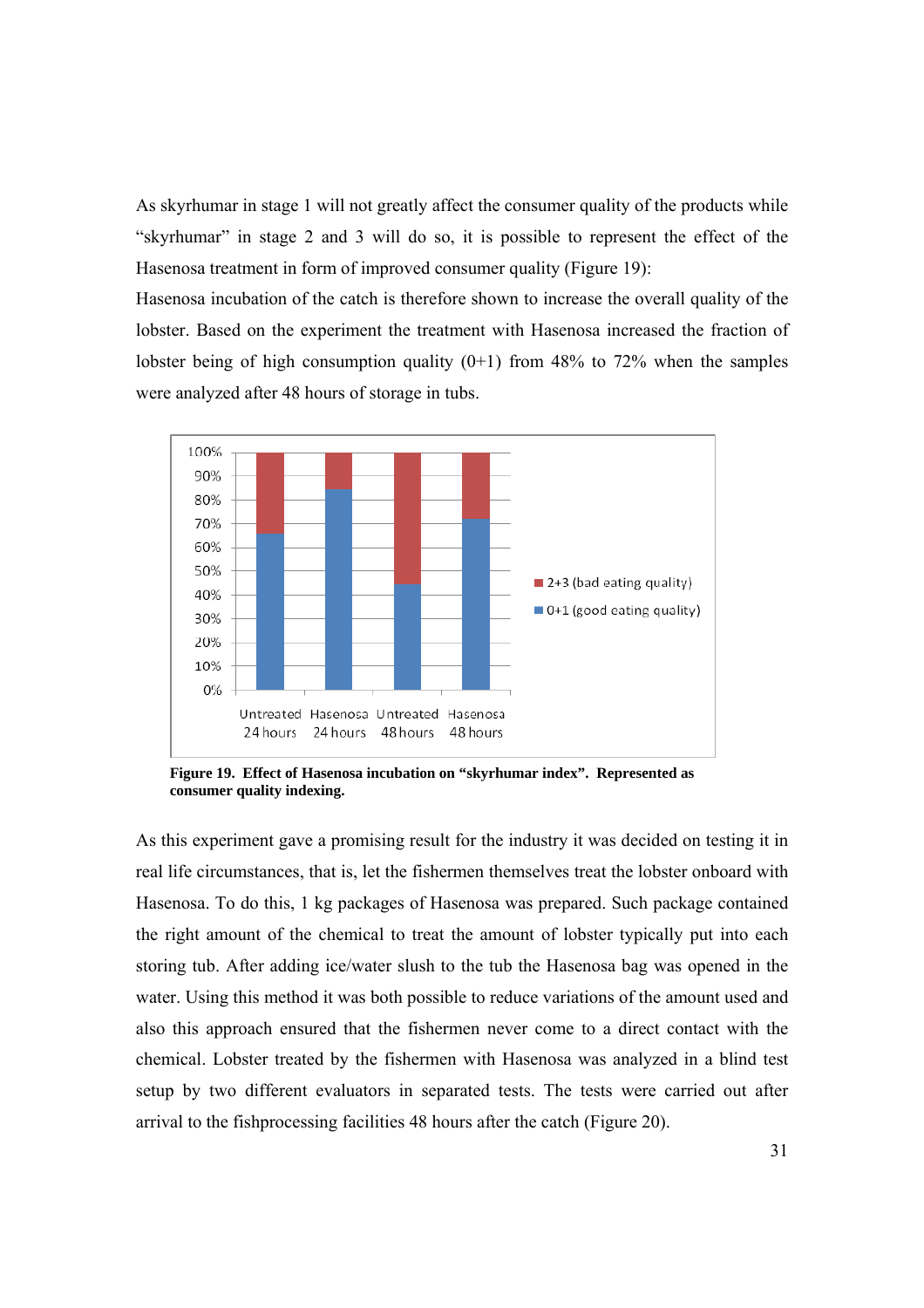

**Figure 20. Effect of Hasenosa when used by regular fisherman. "Skyrhumar" indexing was executed blindly by two separated analysers.** 

In both cases the Hasenosa treated sample showed much lower onset of "skyrhumar" compared to the one treated in regular manner with "metabisulphite"

It should be noted that all experiments with Hasenosa treatment were done on a catch fished at the "Eldeyjar" area and the "Jökuldýpi" area. These are the two most western areas of the Icelandic *Nephrops* fishing grounds (see Figure 1). To ensure that Hasenosa would allow for similar effects in other areas, catch from "Breiðamerkurdýpi", one of the biggest lobster fishing ground at the east area, was treated with Hasenosa. Again, fishermen were asked to replace typical metabisulfite treatment with Hasenosa, keeping everything else

the same in the processing. The onset of "skyrhumar" was tested when the catch arrived at the processing plant 24 hours after harvest (Figure 21).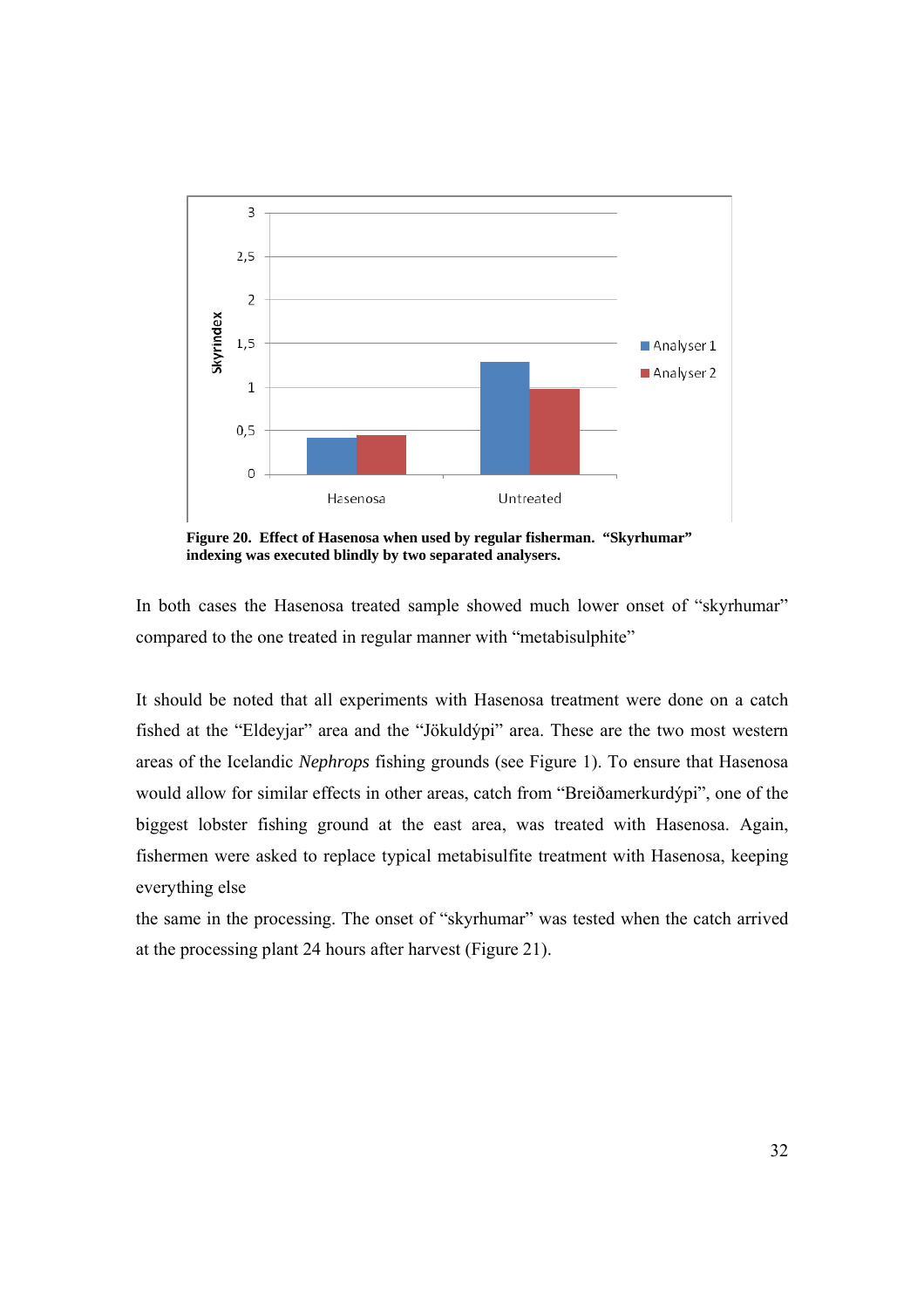

**Figure 21. Influence of Hasenosa treatment on "skyrhumar" in catch from the east area measured by skyrindex (0-3). Distribution of catch treated with Hasenosa vs. untreated in skyrindex categories.**

Similar reduction of skyrhumar was observed as previously reported for the two western areas. This confirms that Hasenosa treatment can assist in reducing the onset of skyrhumar in the Icelandic *Nephrops* fishery.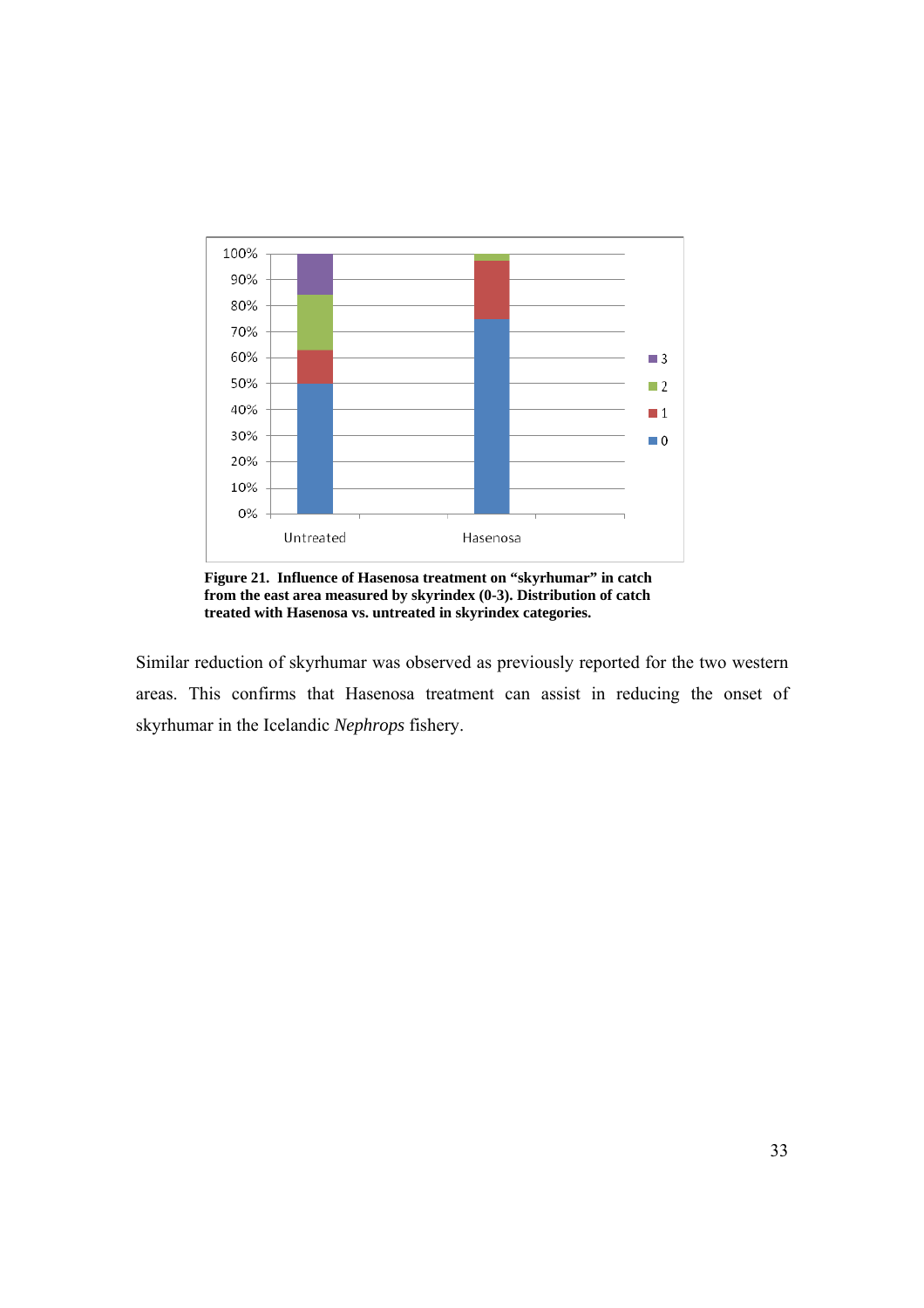#### **Temporal and spatial analysis of the "skyrhumar" onset.**

One of the main aims of the research was to see if correlation could be observed between the onset of "skyrhumar" and either spatial or temporal variables. To do this the onset of "skyrhumar" was extensively measured when the catch arrived in the processing facilities. Strong correlation between "skyrhumar" and time of the year have not been observed. However there is an indication that the onset might be a bit lower during May-June than in other months (Figure 22). It is however not easy to do this type of analysis as it is not possible to ensure that each ship is always at the same area at each time-point. For the last couple of years there has been a strong trend in migrating the vessels from the east areas (May-June-July) to the west area (Aug-Sept-Oct). Statistically significant difference has though not been found between areas. It should be pointed out that "skyrhumar" analysis in the processing facilities have not been carried out at a fixed time-point from the harvest. As the onset show great time-dependency this might result in absence of correlation due to large deviations in the analysis.

These analysis however confirm that onset of "skyrhumar is relatively stable between the years 2007-2009 and it is observed in all fishing areas.



**Figure 22. Temporal onset of "skyrhumar" in Icelandic waters during the period of April-October in 2007-2009. Prevelance of "skyrhumar" measured by skyrindex. VSV=Vinnsustodin, SÞ=Skinney Þinganes.**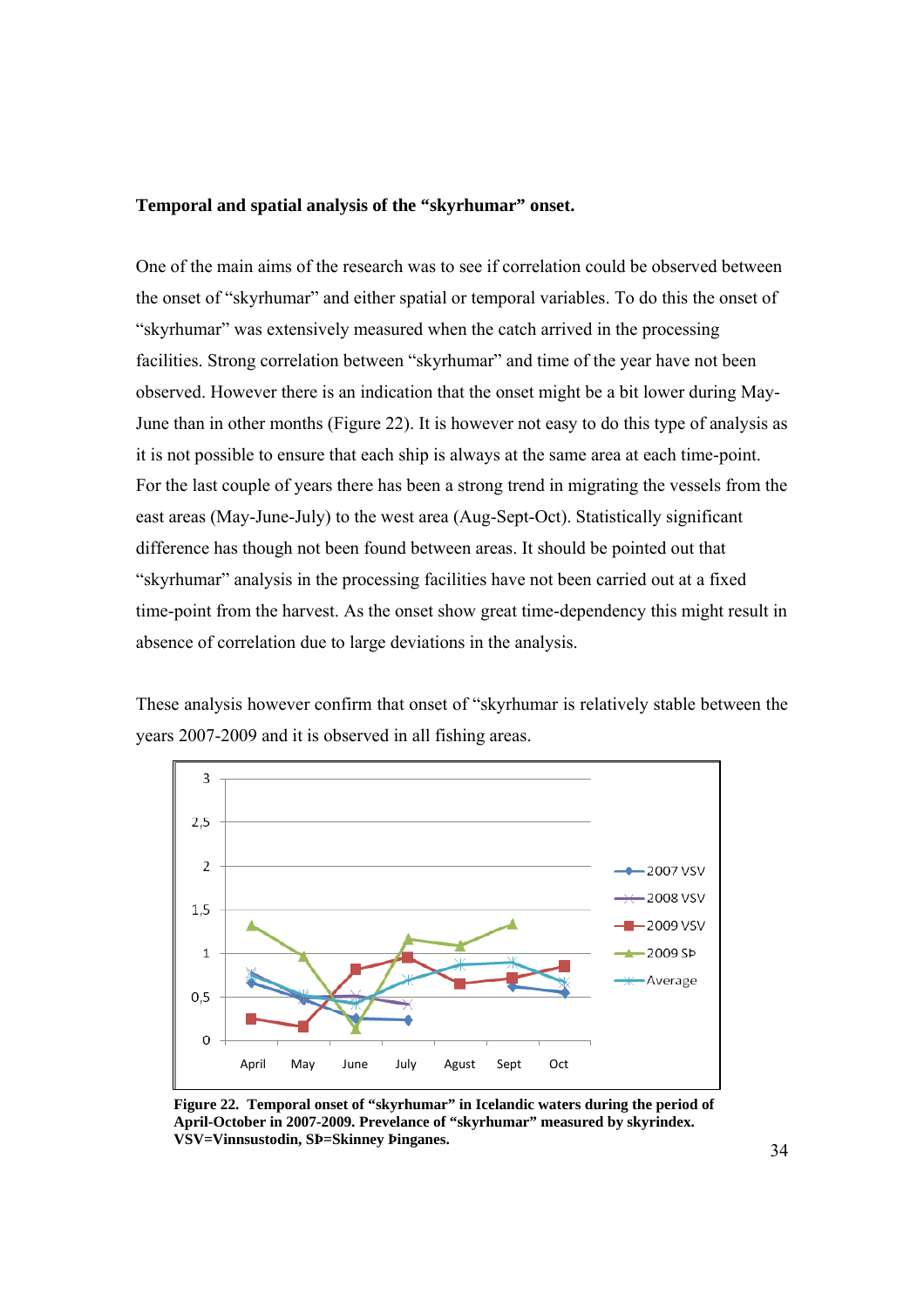#### **CONCLUSIONS**

The major goal of the project, to reduce the onset of "skyrhumar" in the Icelandic fishery, was achieved. The project had a major change of direction when it was confirmed that the original hypothesis of "skyrhumar" being correlated with either *Hematodinium* infection or idiopathic muscle necrosis was not true. However a low frequency of infection was observed for *Hematodinium*. It is therefore of importance to monitor the progress in Icelandic waters as it might be of importance if the frequency rises to the level observed in Scotland. All the participants in the project agreed therefore that it would be necessary to change the focus of the research project. It was observed after morphological analyses of the *Nephrops* containing "skyrhumar" that the onset correlated with some morphological features. These findings supported a new proposal of proteinase activity contributing by the post-mortem segregation of enzymes from the hepatopancreas. A thorough review of the literature revealed that similar observations have been reported for various crustaceans. It was confirmed that "skyrhumar" results from enzymatic degradation of the muscle. It was as well confirmed that such activity was heat-labile and was partially due to collagenase digestion. Time dependency for the "skyrhumar" onset was confirmed. Steep onset during the first few hours from catch was observed, after that it levels off. The amount of "skyrhumar" in each individual increased during storage while frequency of new onsets levels of. This suggests that the onset is dependent on preexisting factors. It was also confirmed that harsh physical conditions strongly increase the risk of "skyrhumar" onset. Major effort was on reducing the enzyme activity. More effective cooling of the catch than generally was used decreased the onset. This may be explained in terms of shifting the temperature to a range that is not optimal for the enzyme activity. Freezing the whole-lobster on board resulted in major decrease in "skyrhumar". This is however not applicable as the time period prior to the steep onset "skyrhumar" is short. Tailing the lobster onboard seems an effective way to reduce the onset but such tailing has to be carried out in the period prior to the onset. As the main markets of the Icelandic *Nephrops* are for the whole-lobster, it was of importance to define practical approach for reducing the onset of "skyrhumar". The onset was reduced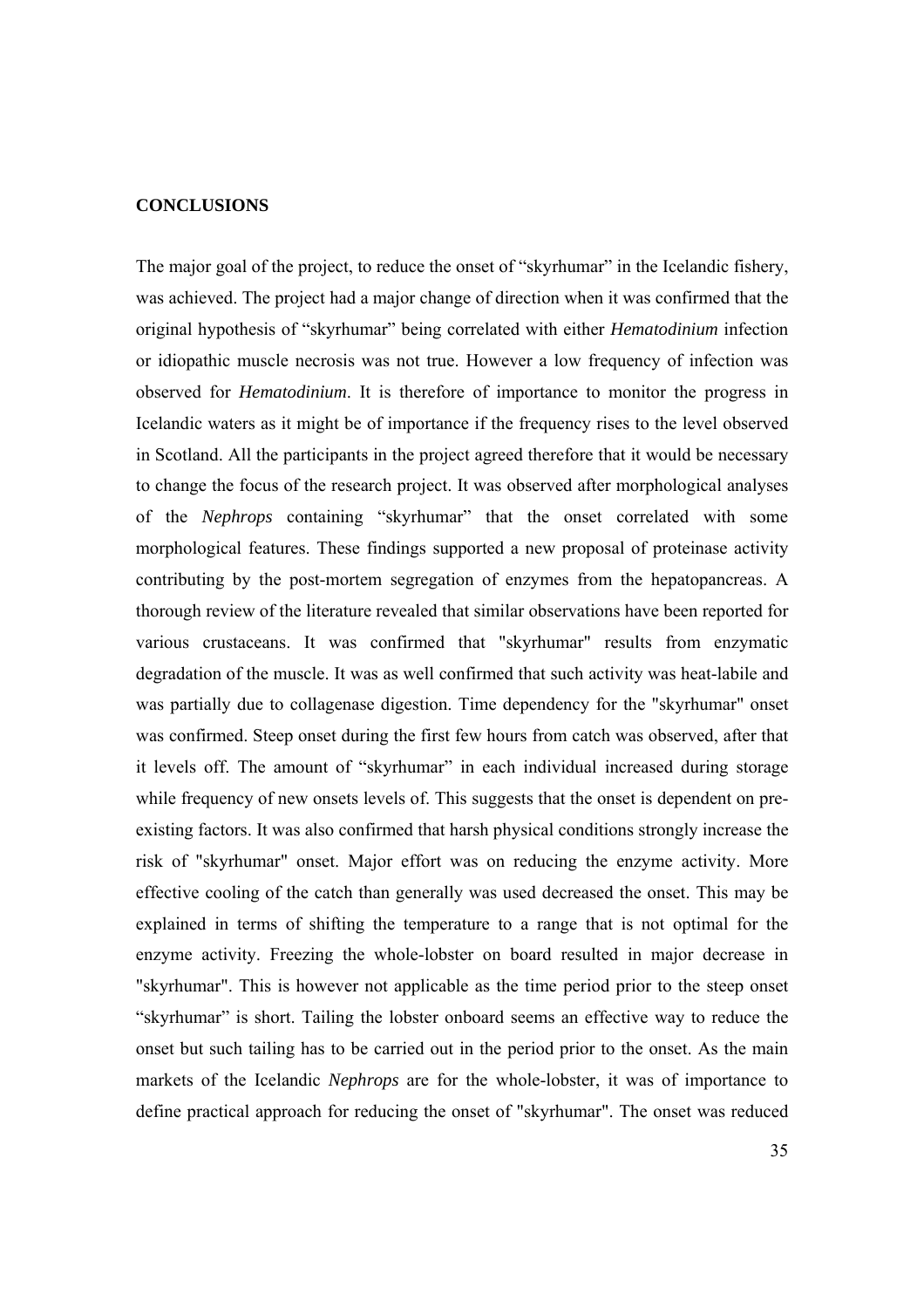notably by combination of effective ice/seawater sludge cooling and the use of the food grade protein inhibitor EDTA. A code of practice has been introduced to the industry. Currently it is used by all major companies in the industry, resulting in significant reduction of "skyrhumar" in the Icelandic catch.

#### **ACKNOWLEDGEMENTS**

This work was supported with funding from both AVS R&D Fund of Ministry of Fisheries in Iceland and NORA, Nordisk Atlantsamarbejde.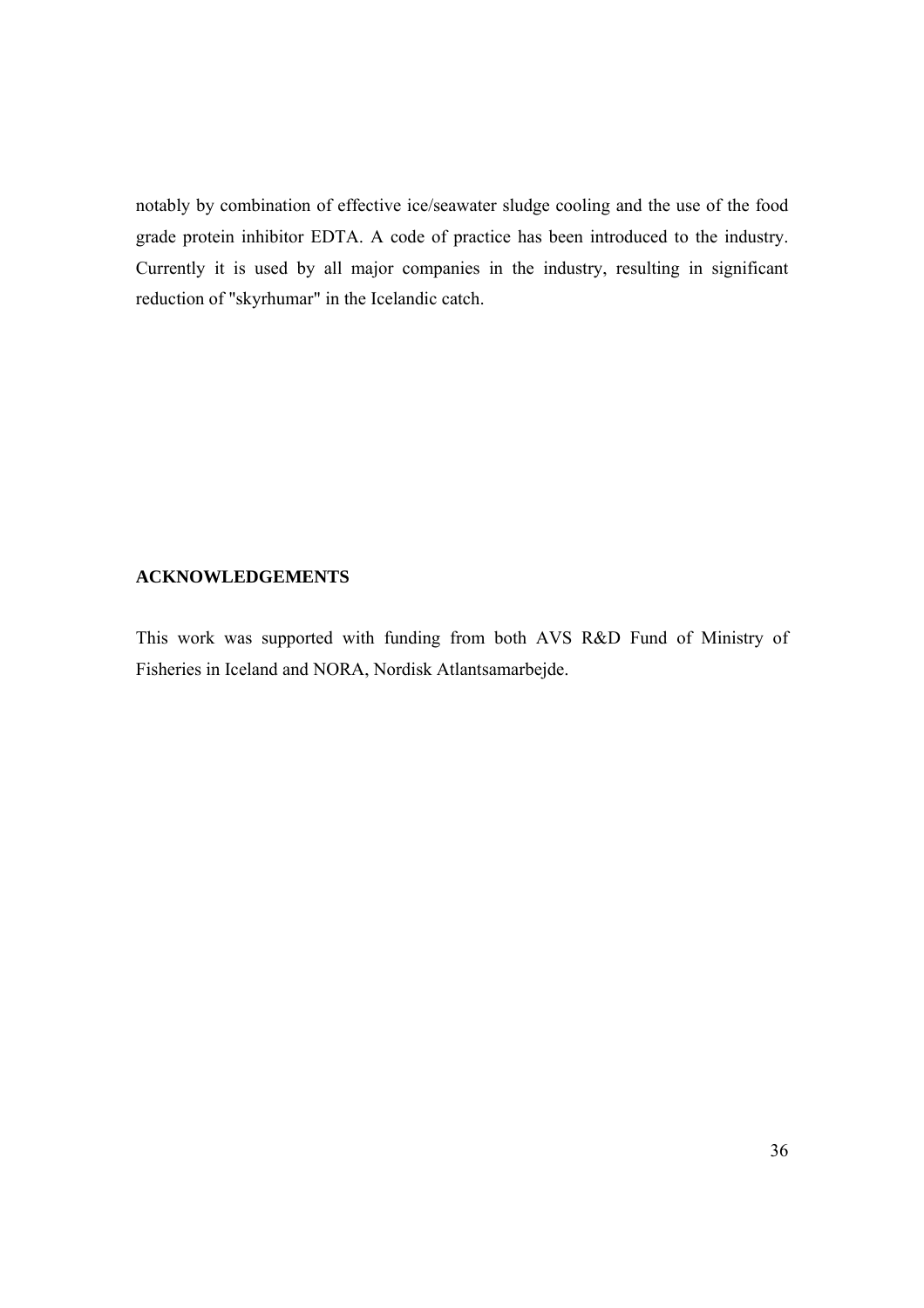### **REFERENCES**

- 1. Anonymous. 2006. *State of Marine Stocks in Icelandic water 200/2006. Prospects for the Quota year 2006/2007. Rep. 126*, Marine Research Institute
- 2. Ashie INA, Simpson BK. 1996. Application of high hydrostatic pressure to control enzyme related fresh seafood texture deterioration. *Food Research International* 29: 569-75
- 3. Ashie INA, Simpson BK. 1997. Proteolysis in food myosystems A review. *Journal of Food Biochemistry* 21: 91-123
- 4. Briggs RP, McAliskey M. 2002. The prevalence of Hematodinium in Nephrops norvegicus from the western Irish Sea. *Journal of the Marine Biological Association of the United Kingdom* 82: 427-33
- 5. Chatt E, Poisson R. 1930. "Sur l'existence, dans le sang des Crabes, de Péridiniens parasites: Hematodinium perezi n.g., n.sp. (Syndinidae)". *Comptes Rundus des Séances Société de Biologi* 105: 553-7
- 6. Dawe E. 2002. Trends in prevalence of bitter crab disease caused by Hematodinium sp. in snow crab (Chionoecetes opilio) throughout the Newfoundland and Labrador continental shelf. *Paul AJ, Dawe EG, Elner R, Jamieson GS and* 5: 01-
- 7. Eiríksson H. 1999. Spatial variabilities of CPUE and mean size as possible criteria for unit stock demarcations in analytical assessments of Nephrops at Iceland. *Rit Fiskideildar* 16: 239-45
- 8. Field RH, Chapman CJ, Taylor AC, Neil DM, Vickerman K. 1992. Infection of the Norway Lobster Nephrops-Norvegicus by a Hematodinium-Like Species of Dinoflagellate on the West-Coast of Scotland. *Diseases of Aquatic Organisms* 13: 1-15
- 9. Kim HR, Meyers SP, Godber JS. 1996. Anionic trypsins from crayfish hepatopancreas: Effects on protein degradation of tail meat. *Journal of Food Science* 61: 78-
- 10. Lakshmi GJ, Venkataramiah A, Howse HD. 1978. Effect of Salinity and Temperature-Changes on Spontaneous Muscle Necrosis in Penaeus-Aztecus Ives. *Aquaculture* 13: 35-43
- 11. Lindner P, Angel S, Weinberg ZG, Granit R. 1988. Factors Inducing Mushiness in Stored Prawns. *Food Chemistry* 29: 119-32
- 12. Lindqvist OV, Mikkola H. 1978. On the aetiology of a muscle wasting disease in Procambarus clarkii in Kenya. *Freshwater Crayfish* 4
- 13. Marshall GA, Moody MW, Hackney CR, Godber JS. 1987. Effect of Blanch Time on the Development of Mushiness in Ice-Stored Crawfish Meat Packed with Adhering Hepatopancreas. *Journal of Food Science* 52: 1504-5
- 14. Martinez I, Jakobsen F, Mercedes C. 2001. Post mortem muscle protein degradation during ice-storage of aArctic (Pandalus borealis) and tropical (Penaeus japonicus and Penaeus mnodon) shrimps: a comparative electrophoretic and immunological study. *Journal of Scientific Food Agriculture* 81: 1199-208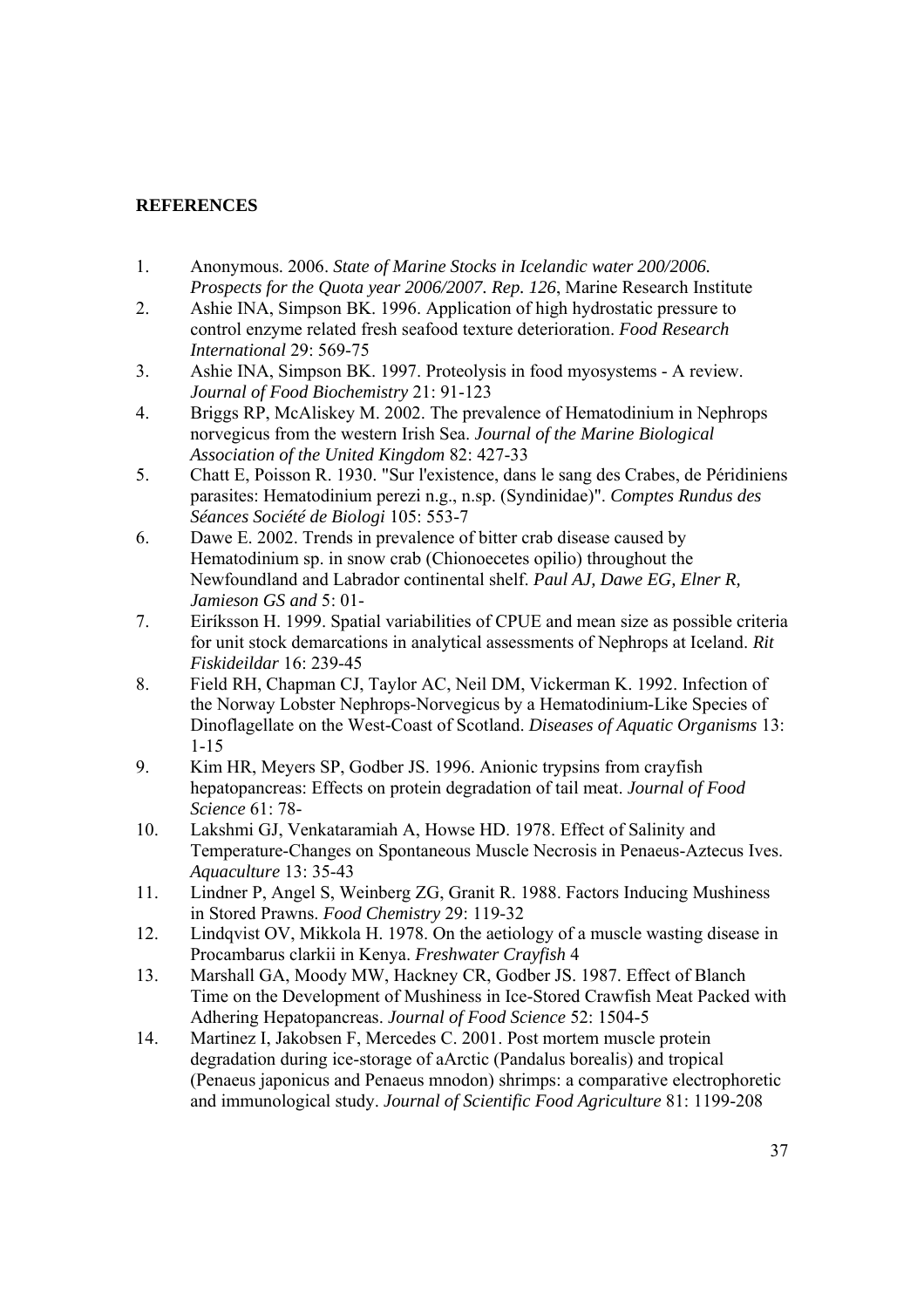- 15. Milmo C. 2002. Cod fishermen find hope in langoustine as Scotland's biggest catch. In *The Independent*. London
- 16. Nip WK, Moy JH, Tzang YY. 1985. Effect of purging on quality changes of icechillded freshwater prawns (*Macrobrachium rosenbergii). Journal of Food Technology* 20: 9-15
- 17. Ridgway ID, Small HJ, Atkinson RJA, Birkbeck HT, Taylor AC, Neil DM. 2008. Extracellular proteases and possible disease related virulence mechanisms of two marine bacteria implicated in an opportunistic bacterial infection of Nephrops norvegicus. *Journal of Invertebrate Pathology* 99: 14-9
- 18. Ridgway ID, Stentiford GD, Taylor AC, Atkinson RJ, Birkbeck TH, Neil DM. 2007. Idiopathic muscle necrosis in the Norway lobster, Nephrops norvegicus (L.): aetiology, pathology and progression to bacteraemia. *J Fish Dis* 30: 279-92
- 19. Rigdon RH, Baxter KN. 1970. Spontaneous necrosis in muscles of brown shrimp Penaeus aztecus Ives. *Trans. Am. Fish. Soc.* 3: 383-587
- 20. Slattery SL, Dionysius DA, Smith RAD, Deeth HC. 1989. Mushiness in the Blue Swimmer Crab, Portunus-Pelagicus (L). *Food Australia* 41: 698-&
- 21. Small HJ, Neil DM, Taylor AC, Atkinson RJ, Coombs GH. 2006. Molecular detection of Hematodinium spp. in Norway lobster Nephrops norvegicus and other crustaceans. *Dis Aquat Organ* 69: 185-95
- 22. Small HJ, Neil DM, Taylor AC, Bateman K, Coombs GH. 2005. A parasitic scuticociliate infection in the Norway lobster (Nephrops norvegicus). *Journal of Invertebrate Pathology* 90: 108-17
- 23. Stentiford GD, Neil DM. 2000. A rapid onset, post-capture muscle necrosis in the Norway lobster, Nephrops norvegicus (L.), from the West coast of Scotland. *Journal of Fish Diseases* 23: 251-63
- 24. Stentiford GD, Neil DM, Atkinson RJA. 2001. Alteration of burrow-related behaviour of the Norway lobster, Nephrops norvegicus during infection by the parasitic dinoflagellate Hematodinium. *Marine and Freshwater Behaviour and Physiology* 34: 139-56
- 25. Stentiford GD, Neil DM, Atkinson RJA. 2001. The relationship of Hematodinium infection prevalence in a Scottish Nephrops norvegicus population to season, moulting and sex. *Ices Journal of Marine Science* 58: 814-23
- 26. Stentiford GD, Neil DM, Atkinson RJA, Bailey N. 2000. An analysis of swimming performance in the Norway lobster, Nephrops norvegicus L. infected by a parasitic dinoflagellate of the genus Hematodinium. *Journal of Experimental Marine Biology and Ecology* 247: 169-81
- 27. Stentiford GD, Shields JD. 2005. A review of the parasitic dinoflagellates Hematodinium species and Hematodinium-like infections in marine crustaceans. *Diseases of Aquatic Organisms* 66: 47-70
- 28. Tarnlund S. 2000. *A comparison of two methods for identifying & assessing the parasitic dinoflagellate Hematodinium sp. in Norway lobster (Nephrops norvegicus)*. Master thesis thesis. Göteborg University, Göteborg. 34 pp.
- 29. Tuck ID, Chapman CJ, Atkinson RJA, Bailey N, Smith RSM. 1997. A comparison of methods for stock assessment of the Norway lobster, Nephrops norvegicus, in the Firth of Clyde. *Fisheries Research* 32: 89-100